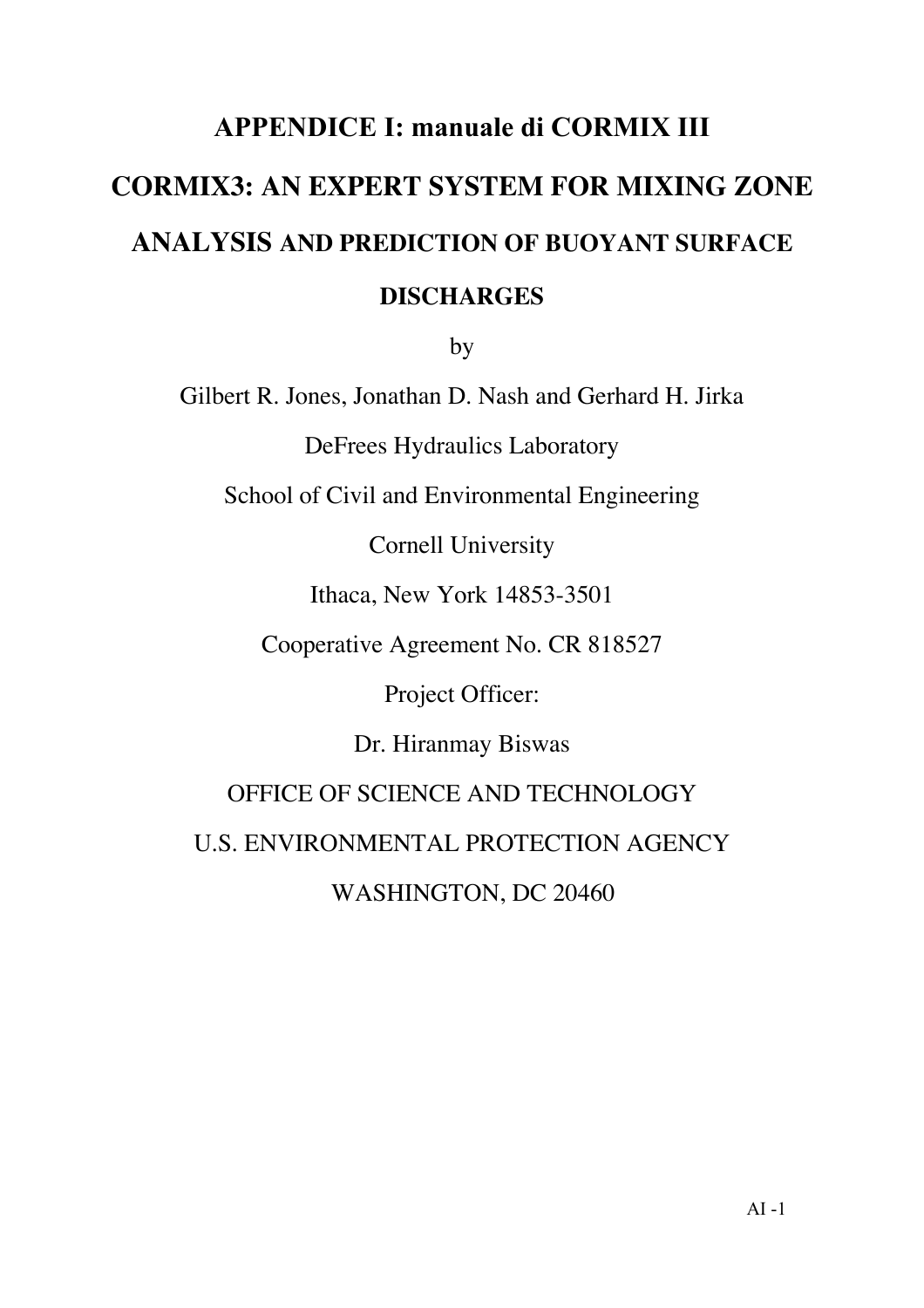# Chapter I CORMIX3 - An Expert System for Mixing Zone Analysis and Prediction of Buoyant Surface Discharges

### 1.1 Scope and Objectives

The **Cor**nell **Mi**xing Zone E**x**pert System - Subsystem **3**, (CORMIX3) is a knowledgebased engineering tool which utilizes a flow classification scheme that assures that the appropriate modelling technique is applied to each of the variety of flows that may result. In this manner, CORMIX3 may be used to analyze a majority of positively and neutrally buoyant surface discharges with a high degree of accuracy.

CORMIX3 is the third of a series of subsystems which make up the CORMIX Expert System. The first subsystem, CORMIX1, was developed for the prediction and analysis of submerged single port discharges (Doneker and Jirka, 1990). The second subsystem, CORMIX2, was subsequently developed for submerged multiport diffusers (Akar and Jirka, 1991). These systems have been distributed since 1990 from Cornell University and as public-domain models form the USEPA Center for Environmental Assessment Modeling, Athens, Georgia, since 1990. While the first two systems were originally distributed as standalone applications, CORMIX Versions 2.0 and higher, distributed since 1993, are an integrated package containing all three subsystems with flexible switching among these different design solutions.

As an expert system, CORMIX3 is a user-friendly program which guides the user through the analysis of a particular discharge configuration. To facilitate its use, ample instructions are provided, suggestions for improving dilution characteristics are included, and warning messages are displayed when undesirable or uncommon flow conditions occur. In addition, a graphical interface is included to give the user a "visual picture" of the flow. Finally, and most important, the system should provide accurate predictions of the trajectory, dilution and geometry of the flow.

### 1.2 History of Length-scale Models

This section provides a history of the mathematical technique used in this study to predict the important quantitative characteristics of buoyant surface jets. It is divided into three subsections. Section 1.2.1 explains the three basic groups of mathematical models for buoyant surface jet analysis. Section 1.2.2 reviews the history of the simple analytical expressions used to describe submerged round buoyant jets. Section 1.2.3 discusses various attempts to apply these simple analytical expressions to buoyant surface jets and suggests how models based on similar analyses may be developed for buoyant surface jet problems.

### 1.2.1 Description of Three General Model Types

The several types of mathematical models which have been developed for submerged round buoyant jets may be grouped into the following categories: jet-integral models, threedimensional numerical models, and "length-scale" models. Jet-integral models are described by Jirka et al. (1981) as follows:

"Jet-integral models consist of a set of ordinary differential equations derived from the cross-sectional (normal to the jet trajectory) integration of jet-properties such as mass,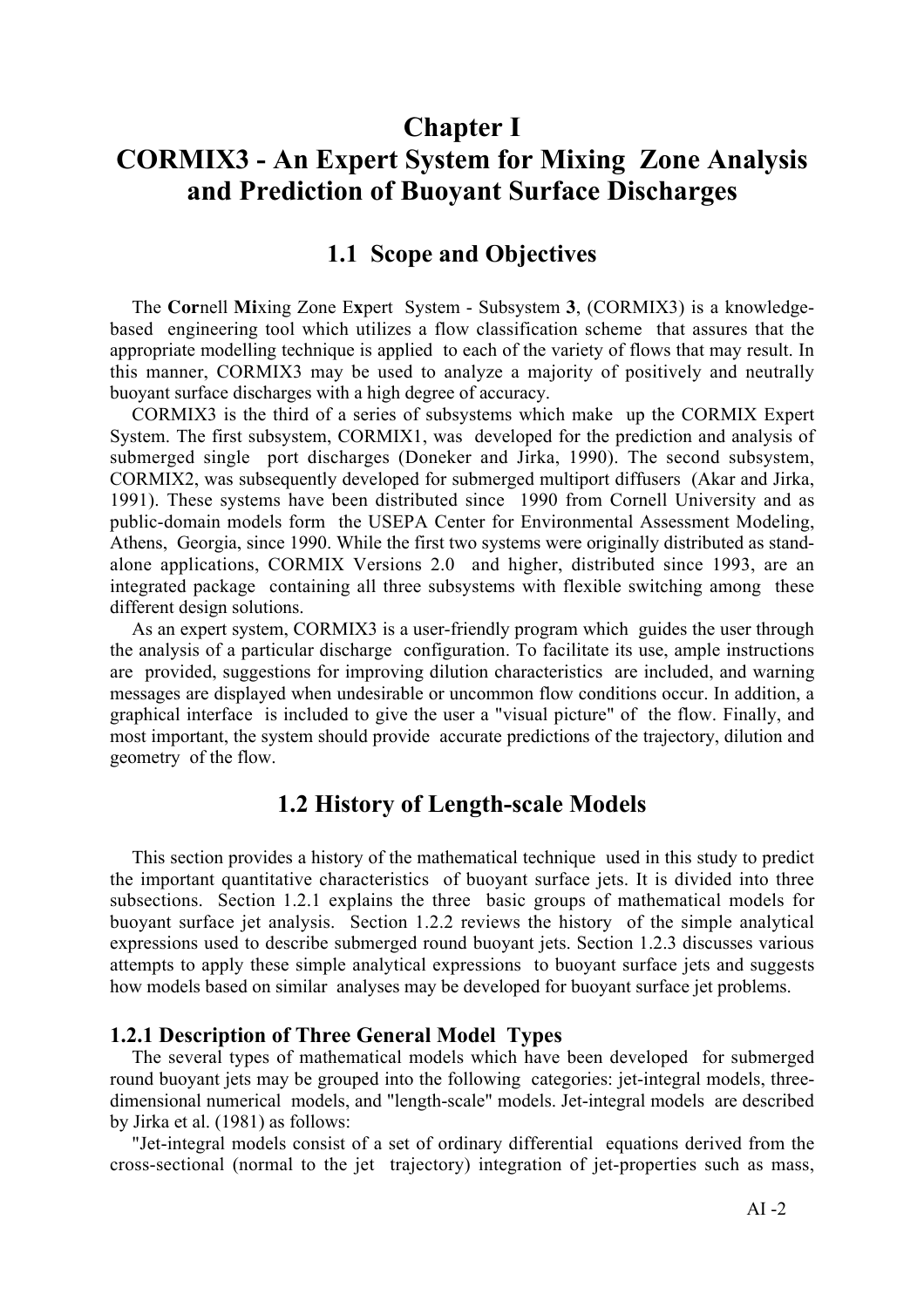momentum, and buoyancy fluxes. Empirical formulations for internal jet behavior such as buoyant damping of turbulence and cross-sectional distortion (lateral spreading) are included. The equation systems are parabolic and are solved by simple forward-marching numerical schemes along the jet trajectory."

Jet-integral models perform satisfactorily for simple flows with no shoreline interaction or attachment. However, strong crosscurrents or limited depths causing attachment with the downstream bank or strong initial buoyancy causing intrusion of the effluent along the upstream bank render these models invalid. In addition, jet-integral models predict only the jet-like behavior of the flow near the source. They are incapable of simulating any far-field processes that occur after a certain transition distance (Jirka et al., 1981).

Three-dimensional numerical models attempt to approximate the system of Reynolds equations through finite element or finite difference schemes. To a large extent, these methods have been unsuccessful for routine engineering applications. Jirka et al. (1975) summarizes the difficulties with numerical models as follows:

"The major problem seems to be the specification of boundary conditions, in addition, the formulation of turbulent transport terms is unknown... . From a practical viewpoint the models are highly complicated, difficult to check, have no instructions for the user and are expensive to use (even in moderate size test cases)."

The third class of modeling techniques, called herein "length-scale models," provides the basic methodology utilized in this study. Surface discharge flows can be divided up into different regimes each dominated by particular flow properties such as the initial momentum, the buoyancy flux, or the ambient crossflow. Within each regime, the flow may be approximated with simple asymptotic relationships derived from basic equations describing the simplified problem for which only the most significant properties are accounted for, and then adding perturbation terms to account for lesser effects. The models that use these asymptotic solutions are referred to as "length-scale" models because of the use of specific length scales to delineate the extent of the regimes for which these analytical expressions are valid.

The following subsections discuss the historical development of the asymptotic solutions used to describe the flow regimes of buoyant flows. Initially, analytical expressions and length scales were developed for submerged round buoyant jets. However, they have subsequently been extended to buoyant surface jet analysis.

### 1.1.2 Review of Submerged Round Buoyant Jet Expressions

Most of the earlier work leading up to our present length-scale models originated from studies of smokestack plumes which grew out of the increasing need for air pollution control. Early studies, such as those by Schmidt (1941), Yih (1951), Rouse, Yih, and Humphreys (1952), Railston (1954), Priestley and Ball (1955), Morton, Taylor, and Turner (1956), and Slawson and Csanady (1967), focused on pure plumes for which the initial momentum of the discharge can be considered negligible. Much of this work pointed to a height-width relationship of b ∝ z and a trajectory relationship of plumes in a crossflow of z  $\propto x/3$ , where b is the plume half-width, z is the vertical height of the plume centerline, and x is the horizontal coordinate downwind.

Scorer (1958, 1959) recognized the potential importance of an initial momentum regime. Scorer (1959) concluded that a buoyant jet has three regimes dominated by momentum, buoyancy, and passive advection successively. Using simple physical arguments and dimensional analysis he determined that the trajectory relationships for a buoyant jet were z  $\propto x/3$  for the momentum dominated regime and  $z \propto x/3$  for the buoyancy dominated regime. Similarly, he concluded that  $b \propto z$  for both of these near-field regimes. Scorer's idea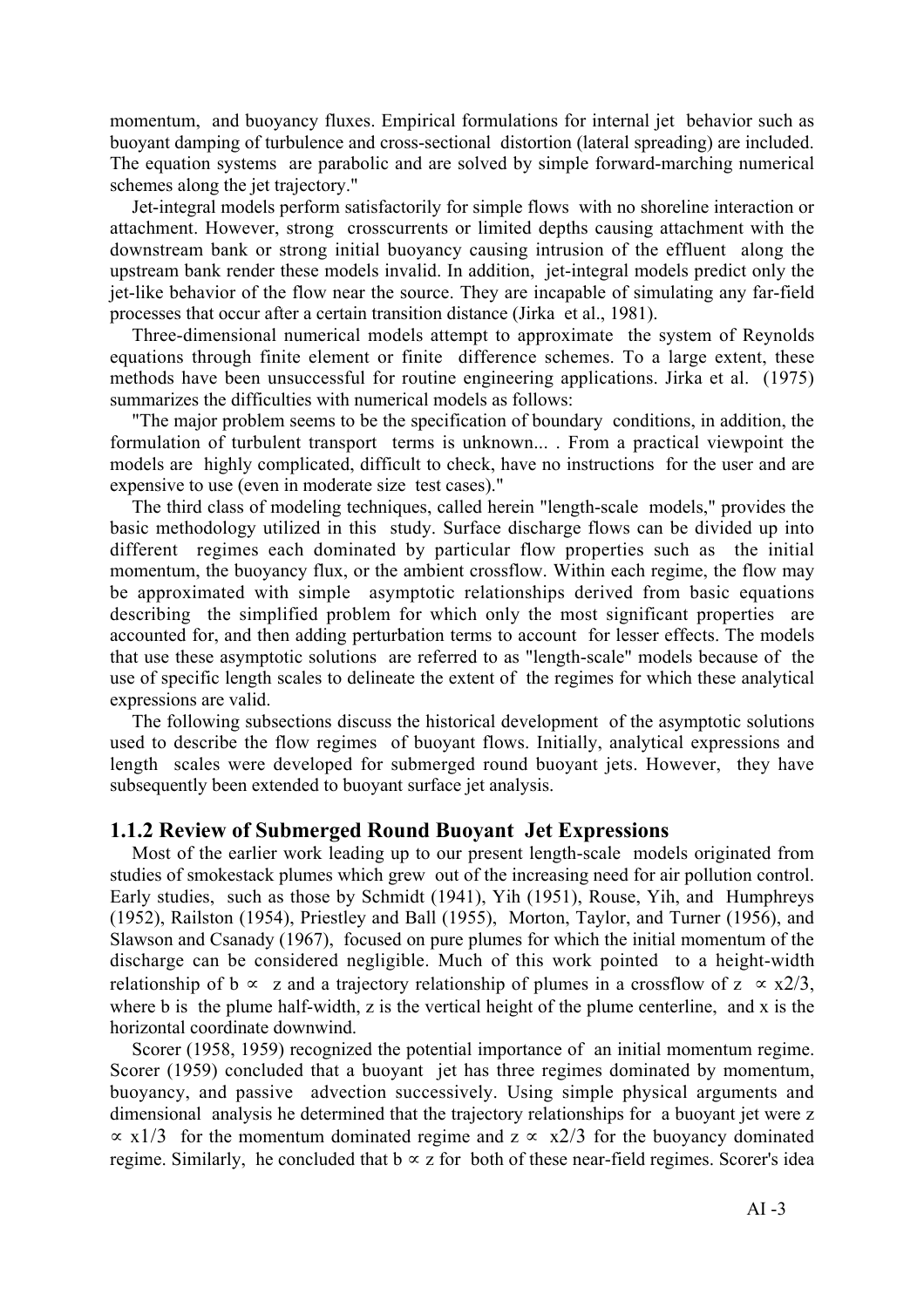of the two distinguishable regimes in the near-field received little attention for nearly a decade.

Csanady (1961) was the first to introduce length scales into buoyant jet analysis. He used a plume-to-crossflow length scale,  $Lb^* = Jo^*/ua^3$ , where  $Jo^* = u o(do/2)2go'$  and uo is the effluent exit velocity, do is the diameter of the discharge outlet, and go' is the reduced gravitational acceleration. Note, this definition of a plume-to-crossflow length scale differs from the definition used in the remainder this study by a factor of  $21/2$ , i.e.: Lb =  $21/2Lb^*$ . Previously, Morton (1959) had non-dimensionalized his results with the flux ratio Mo3/4/Jo1/2, where Mo is the initial momentum flux and Jo is the initial buoyancy flux. This term would later be dubbed a momentum-buoyancy length scale, however Morton never recognized it as a significant independent term. Csanady reasoned through dimensional analysis that the trajectory of a buoyant jet had the functional form of:

$$
\frac{Z}{Lb} = f\left(\frac{x}{Lb}, Fr_o, \frac{d_o}{Lb}\right)
$$
\n(1.1)

where Fro is the discharge Froude number defined as:

o

$$
Fr_o = \frac{u_o}{\sqrt{g_{o'} d_o}}
$$
\n(1.2)

At sufficiently large values of z/Lb, the influence of Fro and do/Lb becomes negligible, resulting in the following simplified relationship:

$$
\frac{Z}{Lb} = f\left(\frac{x}{Lb}\right) \tag{1.3}
$$

Csanady also noted that this was an asymptotic formula and that "the effective origin of z may have to be moved to allow for a 'momentum rise'." He compared Eqn. 1.3 with the asymptotic forms of the equations derived by Priestley (1956) and Sutton (1953) which suggested that  $(z/Lb) \propto (x/Lb)3/4$  and  $(z/Lb) \propto (x/Lb)2/3$  respectively and found both fit observed results reasonably well considering the scatter of data.

Csanady's study was followed up by both Briggs (1965) and Moore (1966). Briggs used a plume-to-crossflow length scale in equations obtained through dimensional analysis to describe pure plumes in a crossflow. He concluded the rise due to buoyancy without the effect of ambient stratification was governed by the relationship:

| $\frac{z}{L_b} = 2.0 \left( \frac{x}{L_b} \right)^{\frac{1}{3}}$ |       |
|------------------------------------------------------------------|-------|
|                                                                  | (1.4) |

He determined the terminal height of the plume was also a function of the plume-tocrossflow length scale. In addition, Briggs gave relationships that were determined in the same manner for stratified ambient conditions which were not of the form of Eqn. 1.3. Moore, on the other hand, used a plume-to-crossflow length scale in relationships developed from the conservation equations. He also obtained trajectory results in the form of Eqn. 1.3 for continuous plumes.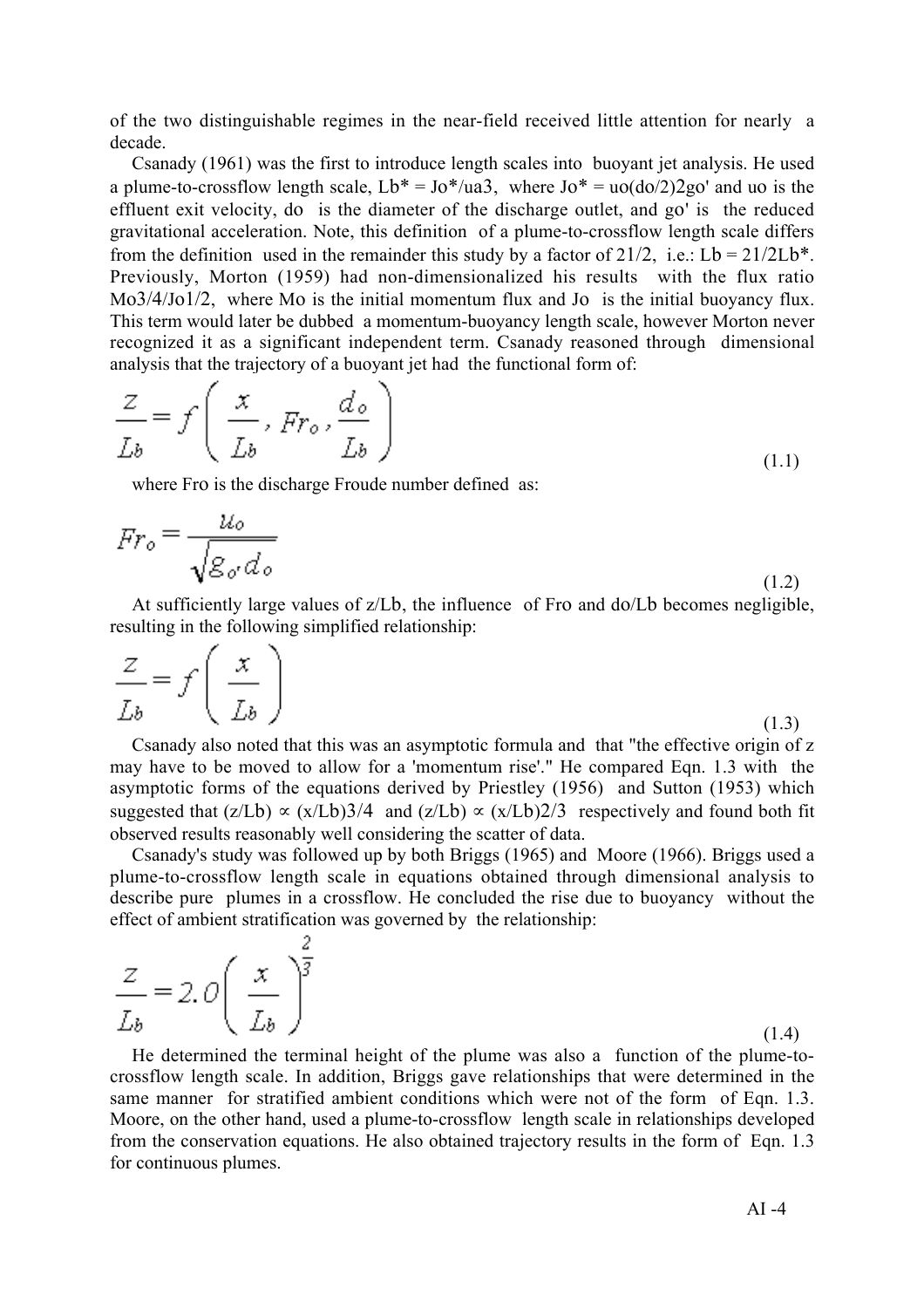Hoult, Fay, and Forney (1969) were the first to use a jet-to-crossflow length scale and to develop simple formulae for the momentum dominated regime. They used the jet-tocrossflow length scale,  $Lm^* = (d\rho/2)(u\rho/u)$  where ua is the ambient flow velocity, and the plume-to-crossflow length scale, Lb, in asymptotic relationships developed from conservation and entrainment equations. Note that this definition of the jet-to-crossflow length scale differs from the jet-to-crossflow length scale used in the remainder of this study by a factor of  $\pi$ 1/2, i.e.: Lm =  $\pi$ 1/2Lm<sup>\*</sup>. They recognized three near-field flow regimes of a buoyant jet, two which were governed by the relationships:

$$
\frac{z}{L_m} = K_I \left(\frac{x}{L_m}\right)^{\frac{1}{2}} \quad ; \quad z \ll L_m
$$
\n
$$
\frac{z}{L_b} = K_2 \left(\frac{x}{L_b}\right)^{\frac{2}{3}} \quad ; \quad z \gg L_b \& L_m
$$
\n
$$
(1.5)
$$
\n
$$
(1.6)
$$

They contested that "no simple formula exists" for the intermediate regime where  $\text{Lm} \leq z$  $\leq$  Lb. The constants K1 and K2 are dependent on the entrainment coefficients which were determined experimentally. Subsequent work by Fay (1973) attempted to extrapolate Hoult, Fay, and Forney's analysis to stratified ambient environments and to motor vehicles and aircraft wakes.

Chu and Goldberg (1974) attempted to link the momentum dominated and buoyancy dominated regimes into one relationship by using an alternate entrainment hypothesis, claiming that "the transition between the two regimes cannot be derived from dimensional analysis." Their proposed relationships for the transition were:

$$
\frac{Z}{L_b} = C_I \left\{ \frac{I}{2} \left( \frac{x}{L_b} \right)^2 + \left( \frac{L_m}{L_b} \right)^2 \left( \frac{x}{L_b} \right) \right\}^{\frac{1}{3}}_{I} \tag{1.7}
$$

$$
\frac{b}{L_b} = C_2 \left\{ \frac{1}{2} \left( \frac{x}{L_b} \right)^2 + \left( \frac{L_m}{L_b} \right)^2 \left( \frac{x}{L_b} \right) \right\}^{\frac{1}{3}}
$$
\n(1.8)

$$
S = C_3 \left(\frac{u_o}{u_a}\right) \left\{\frac{1}{2} \left(\frac{L_b}{L_m}\right) \left(\frac{x}{L_m}\right)^2 + \left(\frac{x}{L_m}\right)^{\frac{1}{3}}\right\} \tag{1.9}
$$

where S is the dilution along the plume centerline, defined as C/Co, C being the centerline pollutant concentration anywhere along the trajectory and Co the initial pollutant concentration at the discharge. Note that the trajectory relationship reduces to Eqns. 1.5 and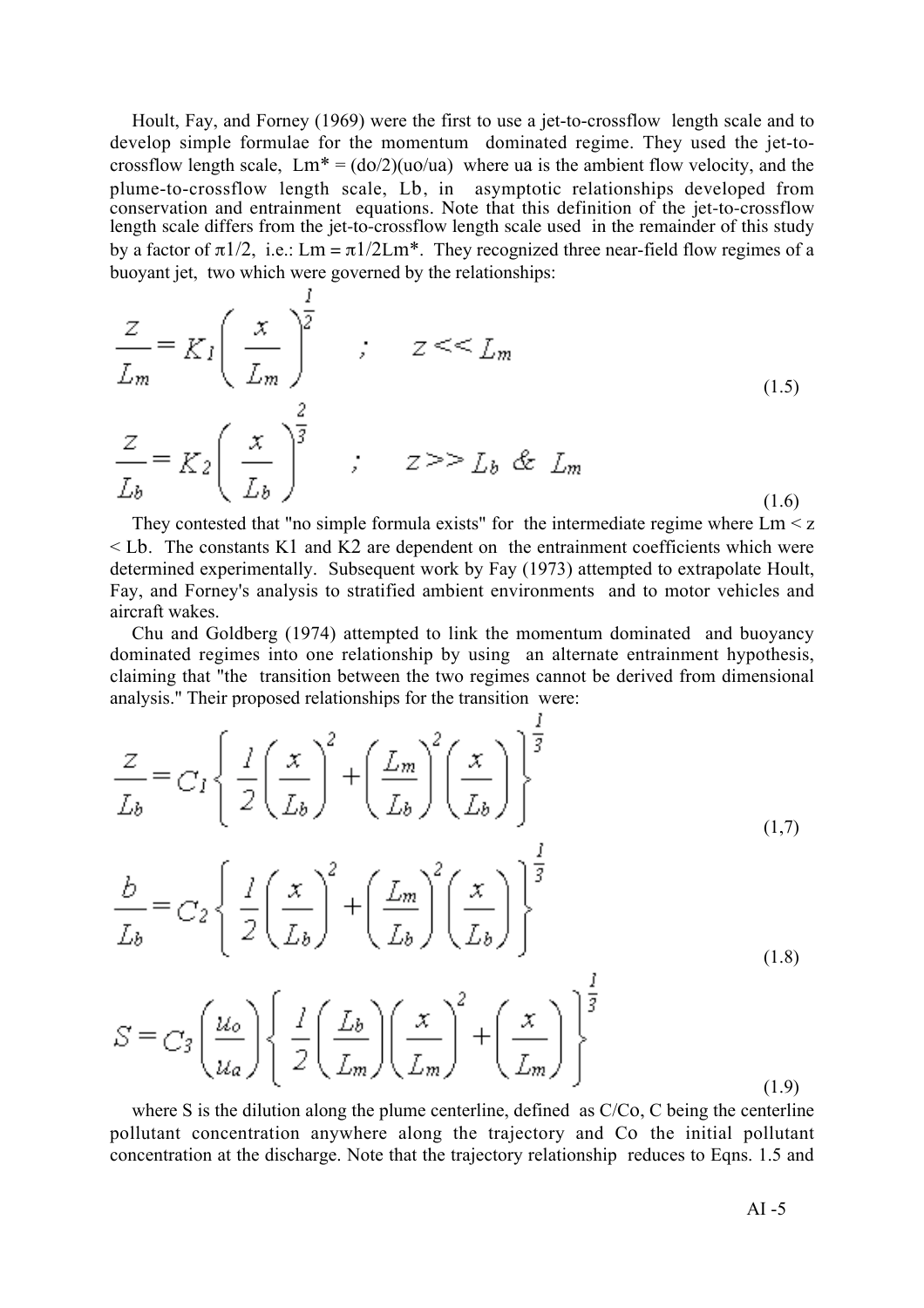1.6 for their respective regimes of dominance. Chu and Goldberg were able to show a decent fit to experimental data with these relationships.

An extension of Hoult, Fay, and Forney's work was carried out by Hoult and Weil (1972). Using the same method as Hoult, Fay, and Forney but a different entrainment hypothesis, they were able to determine the following relationships for the three different regimes:

weakly deflected jet

 $\overline{\phantom{a}}$ 

$$
\frac{z}{L_m} = K_I \left(\frac{x}{L_m}\right)^{\frac{1}{2}} \qquad ; \qquad z \leq L_m \tag{1.10}
$$

strongly deflected plume

$$
\frac{Z}{L_b} = K_2 \left(\frac{x}{L_b}\right)^{\frac{2}{3}} \qquad ; \qquad x >> L_m \& L_b \tag{1.11}
$$

strongly deflected jet

$$
\frac{z}{L_b} = K_3 \left(\frac{x}{L_m}\right)^{\frac{1}{3}} \qquad ; \qquad z >> L_m \tag{1.12}
$$

K1, K2, and K3 are constants which were determined experimentally. Hoult and Weil obtained the relationship for the strongly deflected jet region by taking the asymptotic result for a non-buoyant discharge for large values of x/Lb. Note Hoult and Weil assume that Lm<Lb, thereby neglecting the possibility of a weakly deflected plume regime that might exist in the intermediate region.

Hoult and Weil also determined transition criteria for the different regimes. For a pure jet, they concluded that the transition criteria from the weakly deflected jet region to the strongly deflected jet region occurs at  $x \propto \text{Lm}$ , the transition from the weakly deflected jet region to the strongly deflected plume region occurs at  $x \propto \text{Lm3/Lb2}$ , and if the intermediate strongly deflected jet regime exists, then the transition from the weakly deflected jet region to the strongly deflected jet region occurs at  $x \propto Lm2/Lb$ .

Wright (1977) generalized Hoult and Weil's length-scale model using dimensional analysis in a comprehensive study on vertical buoyant jets in a crossflow. Wright used four length scales: the jet-to-crossflow length scale, Lm, the plume-to-crossflow length scale, Lb, a discharge length scale,  $LQ = Q_0/M_01/2$ , and a jet-to-plume length scale,  $LM =$ Mo3/4/Jo1/2. Wright proposed that any jet property, Æ, can be described as a function of three length scale ratios: Ñ

$$
\phi = f\left(\frac{Z}{L_m}, \frac{L_b}{L_m}, \frac{L_Q}{L_m}\right) \tag{1.13}
$$

LM is not present in Eqn. 1.13 since it is a combination of Lm and Lb such that  $LM =$ (Lm3/Lb)1/2. Using simple physical arguments and dimensional considerations he obtained solutions for the different flow regimes for a vertical buoyant jet in a crossflow as shown in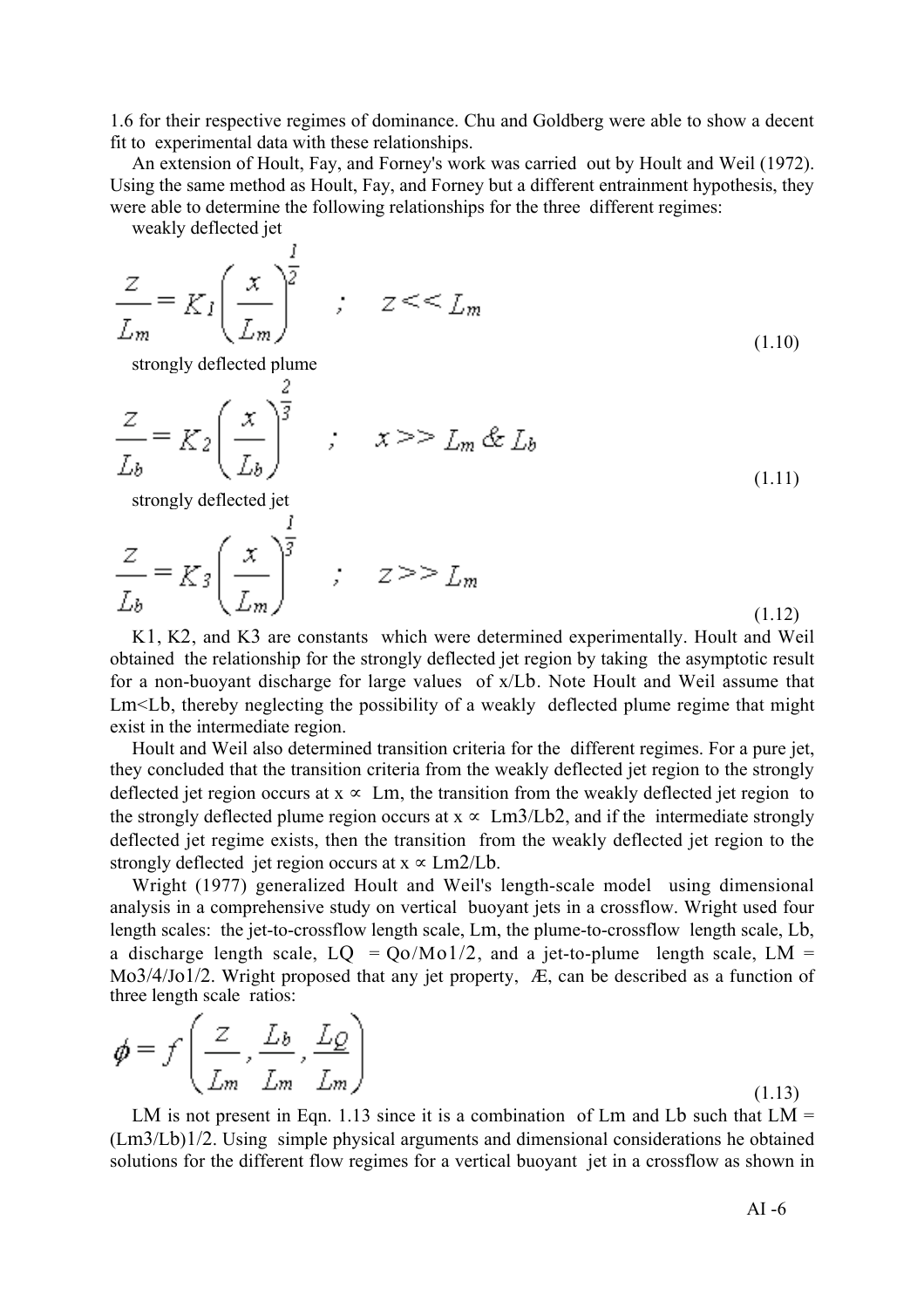Table 1.1. The dilution equations were obtained using the assumption of similarity between velocity and concentration profiles, a condition that has proven accurate in many previous studies for all but the strongly deflected plume regime. He supported the use of these asymptotic equations and found values for the constants C1 - C8 by comparing them with both his own data and experiments run by Fan (1967). Table 1.2 shows the sequence of regimes determined by the length-scale ratio Lm/Lb.

Since the publication of Wright's paper, investigators have attempted to extend these simple formulae and length scales to other buoyant jet scenarios. One such study conducted by Bühler and Hauenstein (1979) extended Wrights analysis to buoyant jets discharged horizontally perpendicular to the crossflow. Making certain analogies to Wright's trajectory relationships and using simple physical arguments they obtained the relationships for 3 dimensional trajectories and dilutions. The results of their study revealed that the horizontal trajectory (i.e.: the trajectory seen in a plan view) is a function of one parameter, Lm/Lb, and the independent variable, x/Lm:

$$
\frac{y}{LM} = f\left(\frac{x}{LM}, \frac{L_m}{L_b}\right)
$$

(1.14)

Bühler and Hauenstein also used a similar analysis to describe buoyant jets discharged into stagnant ambient environments.

More recent work by Knudsen (1988) extended Wright's (1977) work to include horizontal jets in a still ambient, co-flow, crossflow, and counterflow. However, Knudsen used an excess momentum flux, Me =  $(\pi/4)$ do uo(uo-ua), where uo and ua are vector quantities. The use of the excess momentum flux instead of the absolute momentum flux was proposed earlier by List and Imberger (1973).

The use of these length-scale models have proven successful in predicting the bulk characteristics of smokestack plumes, sewer outfalls, and similar round buoyant jet scenarios. Fischer et al. (1979) gives a comprehensive review of turbulent jets and plumes and the application of length-scale analysis to these problems. Length-scale analysis have since been extended to submerged discharges in stratified environments (Doneker and Jirka, 1990), multiport diffuser problems (Akar and Jirka, 1990), and buoyant surface jets (Chu and Jirka, 1986). The following subsection discusses the use of length-scale models for buoyant surface jets.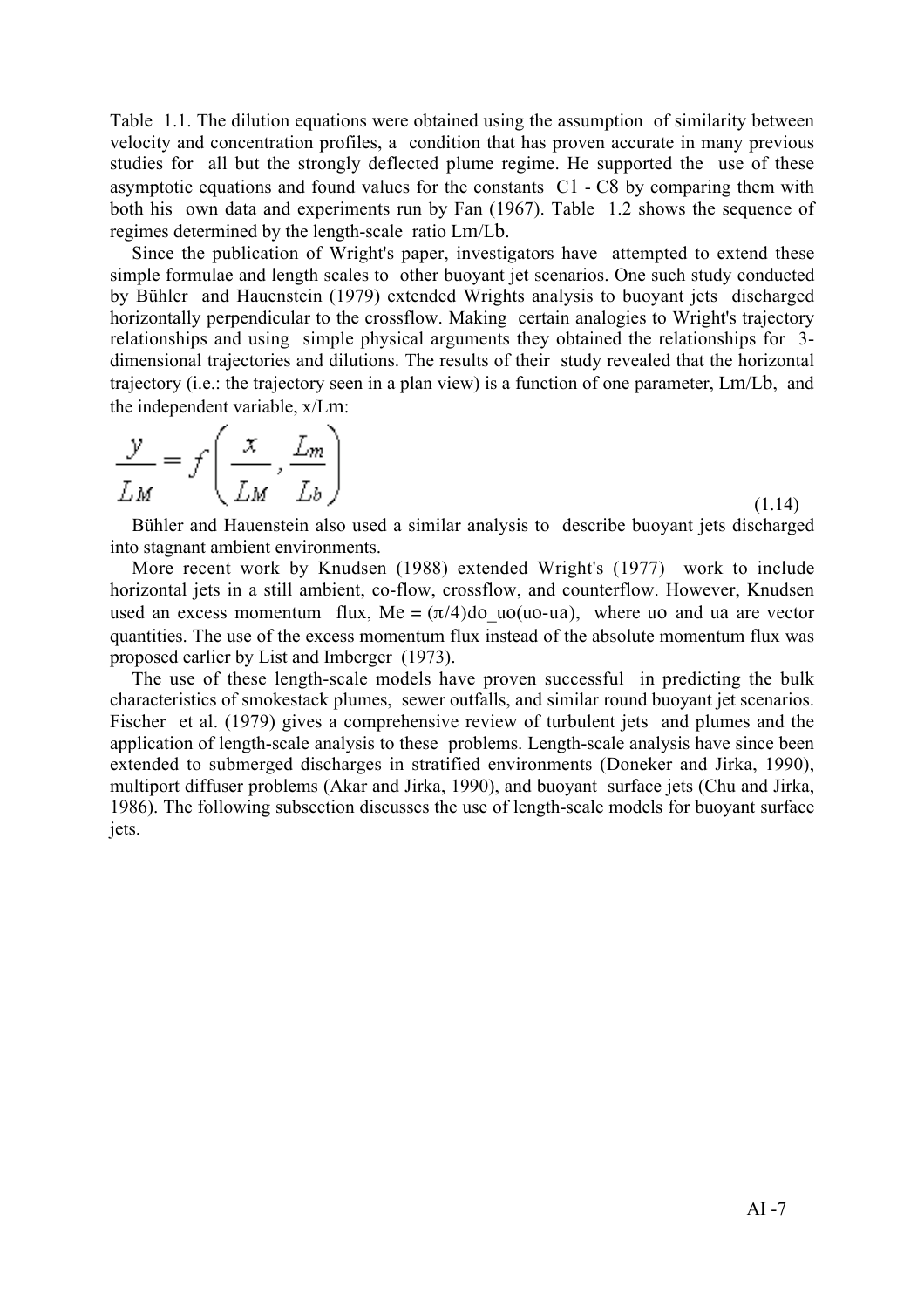### 1.2.3 Applying Length-scale Models to Surface Buoyant Jets

Attempts to extend length-scale models to buoyant surface jets have also been made, although their use in this capacity has not been studied as extensively as for submerged round jets. One of

Tab 1: Wright's (1977) Trajectory and Dilution Relationships for a Submerged Buoyant Jet Discharged Vertically in a Crossflow

| Flow Regime                 | Trajectory | Dilution                                            |
|-----------------------------|------------|-----------------------------------------------------|
| Weakly deflected<br>jet     |            | $\frac{S \frac{Q_o u_a}{M_o}}{M_o}$                 |
| strongly deflected<br>jet   |            | $S\frac{\nabla_{o}u_{a}}{M_{o}}=$<br>$C_{\delta}$ . |
| weakly deflected<br>plume   |            | -5/3<br>$\left(\frac{x}{L_b}\right)$                |
| strongly deflected<br>plume |            |                                                     |

Tab 1.2: Sequence of Flow Regimes as Defined by Wright (1977) for Submerged Buoyant Jets

| ∍m | momentum dominated:  | weakly deflected jet ®<br>strongly deflected jet ®<br>strongly deflected plume |
|----|----------------------|--------------------------------------------------------------------------------|
| LЪ | buoyancy dominated:  | weakly deflected jet ®<br>weakly deflected plume ®<br>strongly deflected plume |
|    | small middle region: | weakly deflected jet &PET<br>strongly deflected plume                          |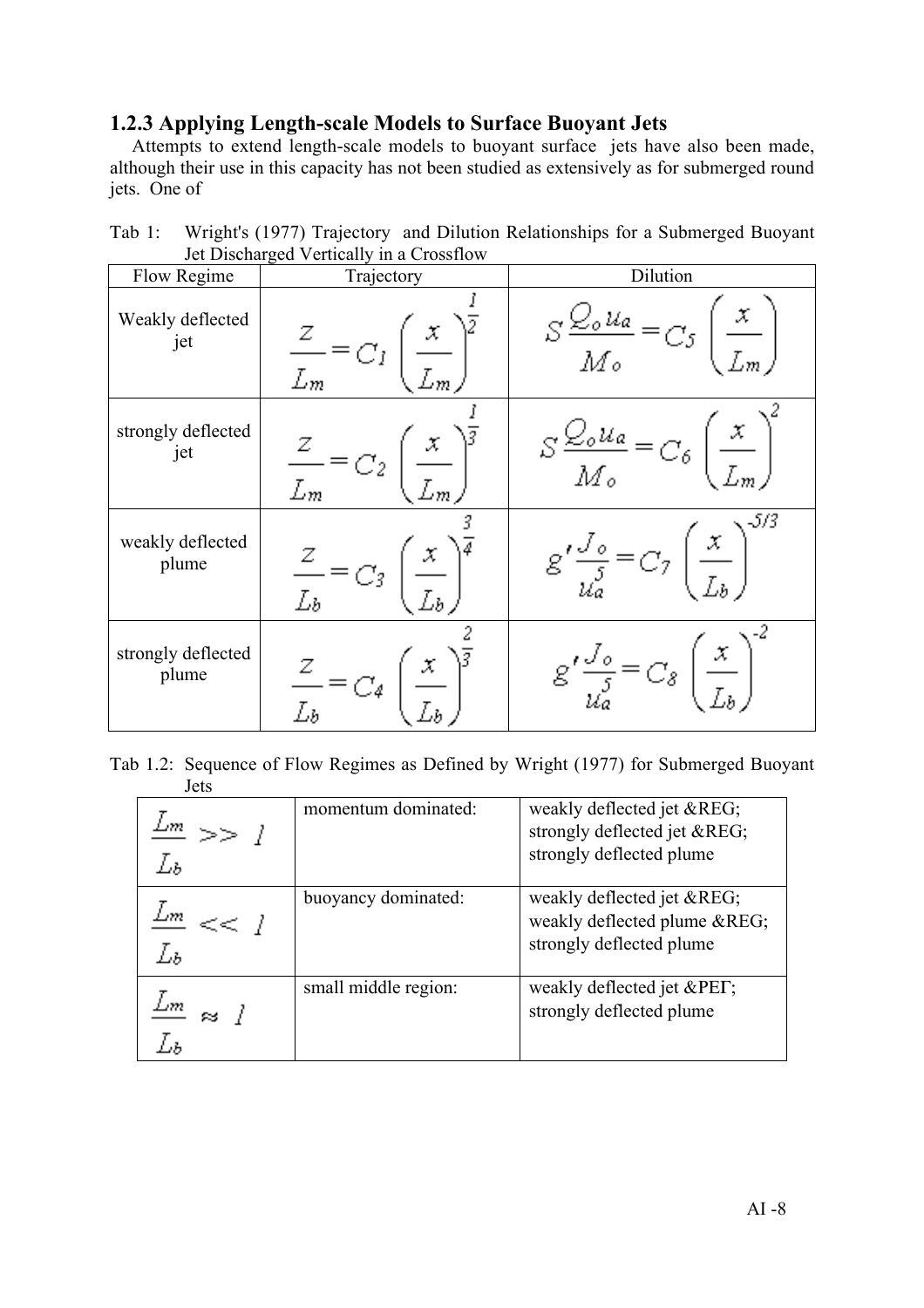| Flow Regime                 | y-Trajectory             | z-Trajectory                                                                       |
|-----------------------------|--------------------------|------------------------------------------------------------------------------------|
| Weakly deflected<br>jet     | C9.                      | 1/2<br>$\frac{Z}{L_m} = C_{I3}$<br>$\frac{\sum_{m}^{2}}{2\pi} \frac{3}{2}$         |
| strongly deflected<br>jet   | $\frac{y}{L_m} = C_{10}$ | 1/2<br>$\frac{Z}{L_m} = C_{14} \left( \frac{L_b^{3/2}}{L_M^{2/3}} x^{3/2} \right)$ |
| weakly deflected<br>plume   | $=$ $C_{II}$<br>Lм       | $\sqrt{3/4}$<br>$\frac{z}{L_b} = C_{I5}$                                           |
| strongly deflected<br>plume | $\binom{2}{12}$<br>Lм    | , 2/3<br>$\frac{2}{\tau_{\star}} = C_{16}$                                         |

Tab 1.3; Bühler and Hauenstein's (1979) Trajectory Relationships

Tab 1.4: Bühler and Hauenstein's (1979) Dilution Relationships

| Flow Regime              | Dilution                                                                                                       |
|--------------------------|----------------------------------------------------------------------------------------------------------------|
| Weakly deflected jet     | V3<br>$\frac{\mathcal{L}_M^2}{\tau^3}$<br>$S = C_{17}$                                                         |
| strongly deflected jet   | 1/2<br>$S\equiv_{C_{I\mathcal{S}}}\Big $<br>$\frac{\angle \widetilde{M}}{\tau_{\mathcal{D}}^2 - \tau^{1/3}} Z$ |
| weakly deflected plume   | 1/3<br>$S = C_{19} \left( \frac{l}{r_{0}^{3} - r_{M}^{2}} z^{5} \right)$                                       |
| strongly deflected plume | $S = C_{20}$<br>$\frac{1}{r}$ $\frac{1}{r}$                                                                    |

the first applications of length-scale models to buoyant surface jets was proposed by Jirka et al. (1981). They compared trajectory data of free surface jets to the weakly deflected jet and strongly deflected jet regimes of a submerged jet and found similar power laws but with deviations corresponding to the product of the initial densimetric Froude number and the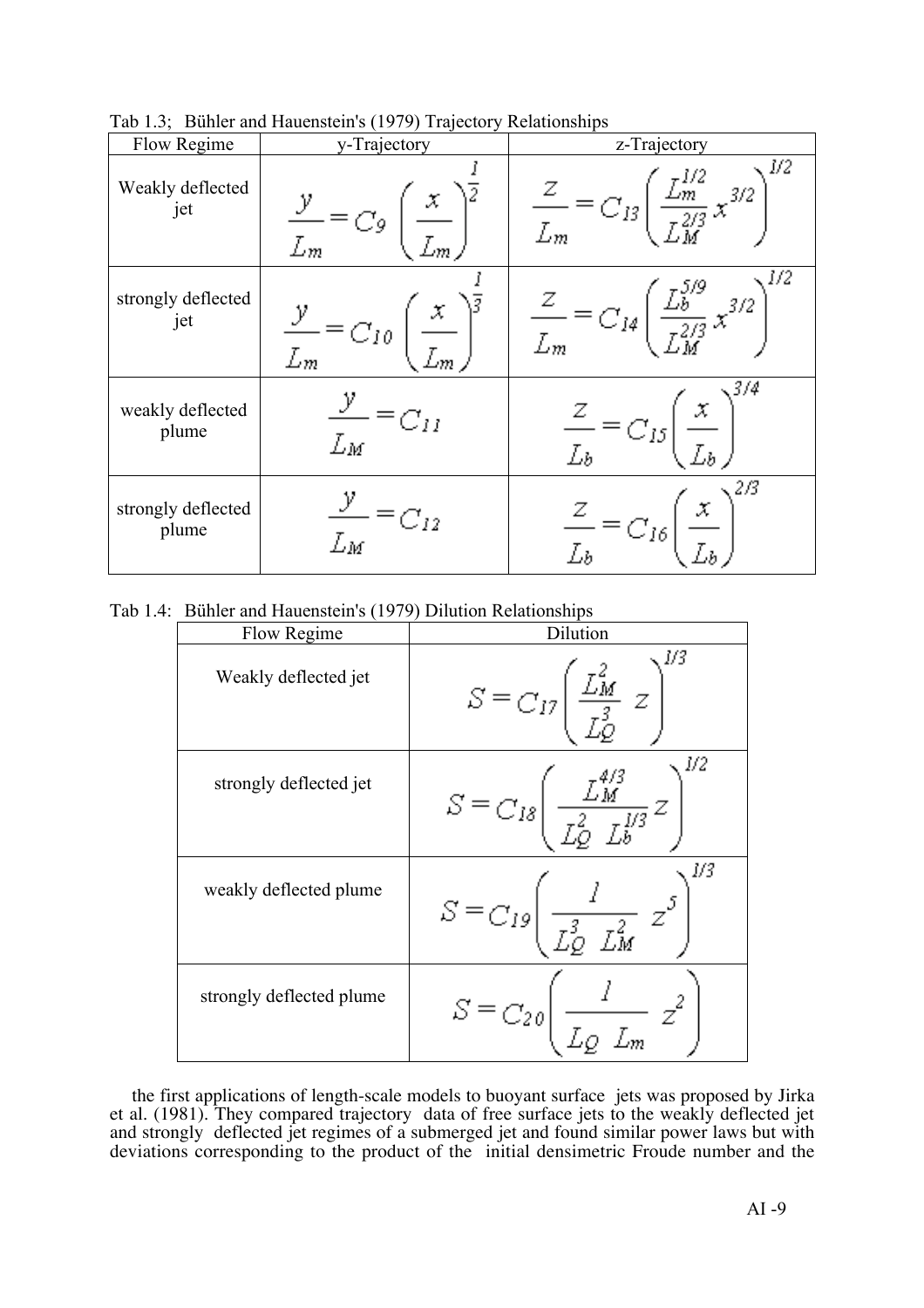inverse of the velocity ratio, R, which is defined as  $\mu$ <sup>2</sup>uqua. They suggest that for the weakly deflected region of the surface jet, the trajectory has the relation:

$$
\frac{y}{L_m} = C_I \left(\frac{x}{L_m}\right)^{\frac{1}{2}}
$$
\n(1.15)

while in the strongly deflected regime, the relationship is:

| $\frac{y}{L_M} = C_2 \left(\frac{x}{L_m}\right)^{\frac{1}{3}}$ |        |
|----------------------------------------------------------------|--------|
|                                                                |        |
|                                                                | (1.16) |

The constants of proportionality, C1 and C2, are dependent on the quantity Fro/R.

Different scaling laws have been proposed by Abdelwahed and Chu (1981). The relationships use a concept of a line impulse which makes this approach more applicable to strongly bent over flows where the current is the primary advecting mechanism and the lateral penetration into the flow is included as a perturbation.

Length scales have also been used to determine empirical expressions describing upstream intruding plumes (Jones et al., 1985) and the extent of recirculation of shoreline attached jets (Chu and Abdelwahed, 1990). However, a comprehensive study of length-scale model applications to buoyant surface jets has not been made. Due to the differences between surface buoyant jets and submerged jets, care must be taken when applying such length-scale analysis as originally proposed by Wright to surface buoyant jets. However, since fundamental similarities exist and some applicability has been recognized, it is reasonable to expect that by developing simple analytical expressions to describe their relative regimes of dominance, practical predictions can be made of the flow behavior in most buoyant surface jet scenarios.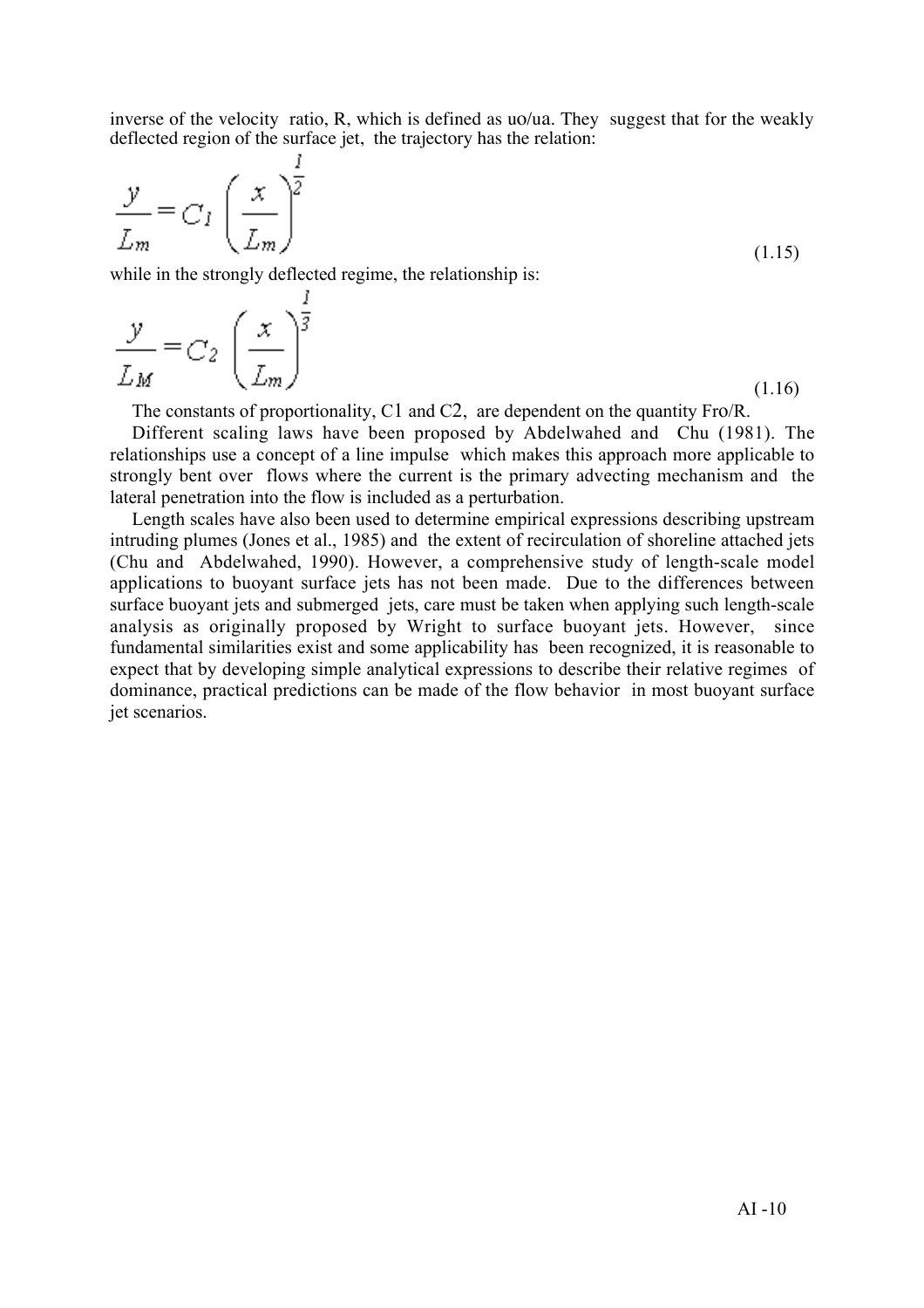# Chapter II Theoretical Background

The analysis of buoyant surface jets can be simplified by recognizing two separate regions: the "near-field" and the "far-field" (see Figure 2.1). The near-field designates the extent of the flow near the discharge in which the mixing is highly dependent on the discharge conditions, whereas the mixing in the far-field is dependent solely on the ambient conditions.

The dilution in the near-field is highly dependent on the initial volume, momentum, and buoyancy flux of the discharge. Different discharge configurations can lead to fundamentally different flow characteristics in the near-field. This forms the basis for classifying buoyant surface jets. Four categories of near-field flow patterns can be distinguished: free jets, wall jets, shoreline attached flows, and upstream intruding plumes. These four major flow categories are qualitatively described in Section 2.1.

In the far-field, ambient turbulence, stratification, wind shear, and many other factors dependent on the ambient conditions play a role in determining the rate of mixing. Lateral spreading due to buoyancy and passive diffusion caused by ambient turbulence are the predominant flow processes in a majority of practical situations. Since most other processes are difficult to model and/or are generally insignificant, only buoyant spreading and passive diffusion will be considered in the far-field.



Fig 2.1: Near and far-field regimes for a typical bouyant surface jet.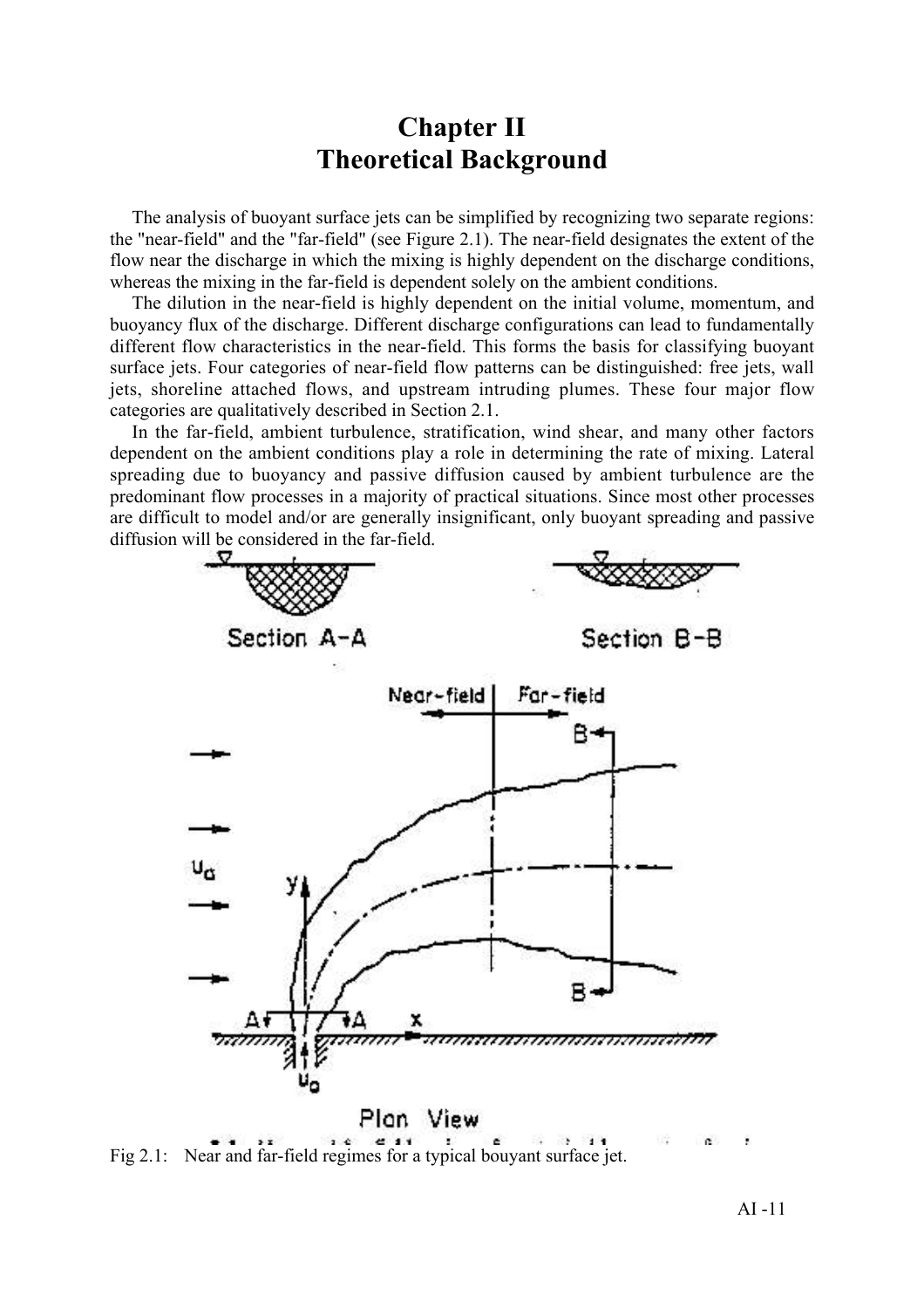It is apparent that no clear transition from the near-field to the far-field exists for buoyant surface jets. Although the transition is gradual, an approximate point of transition can be estimated by using particular length scales. Length scales can be used to delineate regimes within the flow in which particular mixing processes dominate. These length scales are described in Section 2.2.



Fig 2.2: Surface Isotherms of a bouyant surface jat. (From Koester, 1974).

Section 2.3 and 2.4 describe the theoretical considerations and development of the nearfield and far-field regimes respectively. The near-field region includes various flow regimes that make up free jets, wall jets, shoreline attached jets, and upstream intruding plumes. The far-field includes the two processes of buoyant spreading and passive diffusion.

### 2.1 General Description of Flow Patterns

The distinction of four major flow categories is based on observations in the field and laboratory. Three of the four near-field flow patterns (free jets, shoreline attached jets, and upstream intruding plumes) were first quantitatively defined by Chu and Jirka (1986). The fourth, wall jets, are special cases of free jets and will be discussed along with free jets in Section 2.1.1. The following discussion describes each of these patterns and the processes that are involved.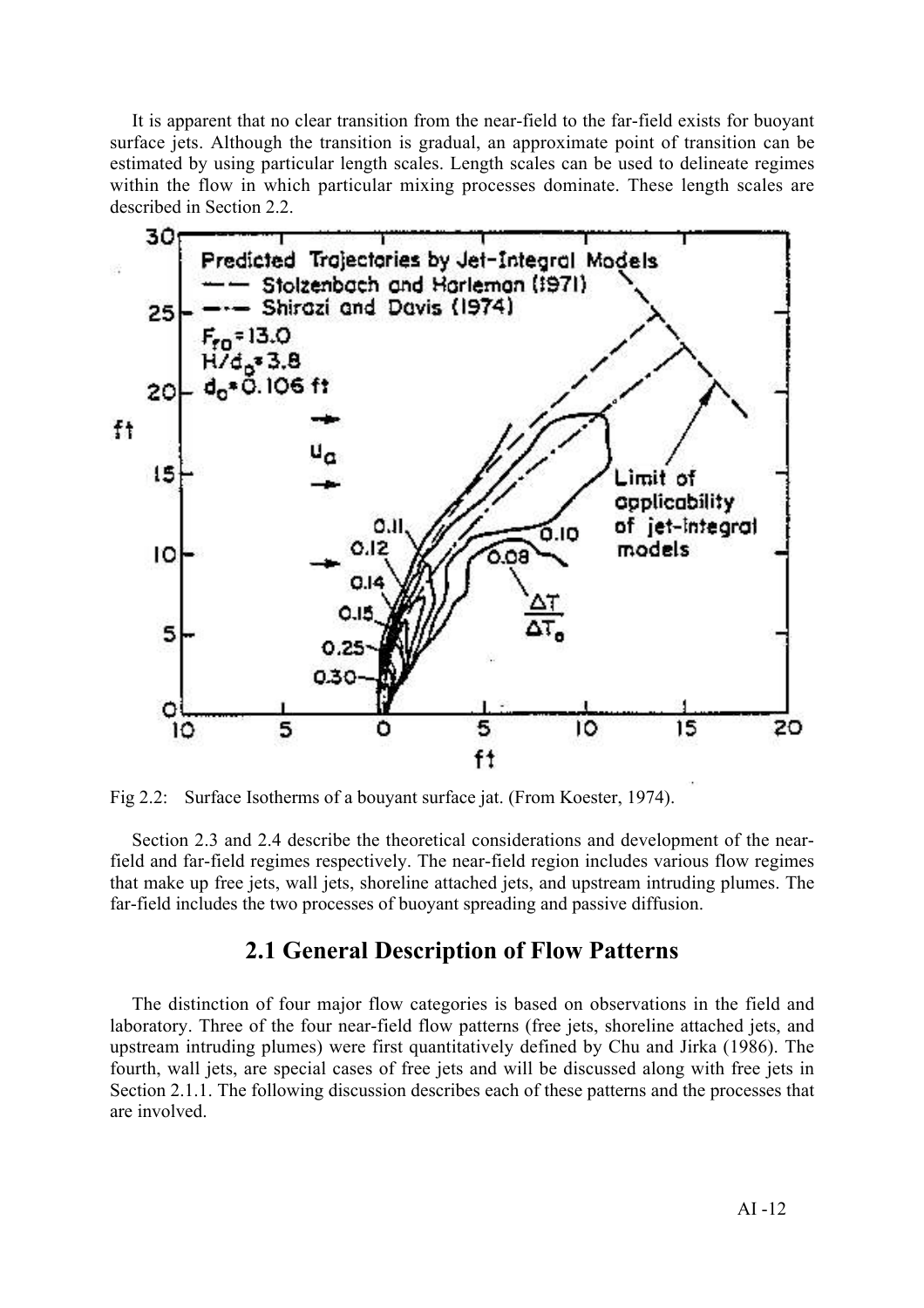### 2.1.1 Free Jets and Wall Jets

Free jets are characterized by a gradual bending so that the flow does not interact with the near shoreline. Figure 2.2 shows the surface isotherms of a typical free jet produced by a heated water discharge. Chu and Jirka (1986) have described the crossflow as having two effects on a free jet. The first is to entrain ambient momentum into the jet causing a gradual "bending" of the jet, and the second is to discourage unsteady buoyant spreading by advecting the plume-like spreading downstream.

Free-jets can be divided into two regimes analogous to submerged jets: a weakly deflected regime and a strongly deflected regime. The weakly deflected regime is characterized by strong initial jet-like mixing which is slightly advected downstream. Within this regime, there may be a transition from this strong jet-like mixing to a buoyancy-induced spreading mechanism, however the trajectory is still similar to that of a weakly deflected submerged jet dictated by the initial momentum. The theoretical development for the weakly deflected region is discussed in Section 2.3.3.1.

In the strongly deflected regime, the flow is advected downstream with the ambient current, but still retains some horizontal momentum which carries it further outward into the ambient flow. In this regime, jet mixing or buoyant spreading mechanisms may dominate. The trajectory remains similar to that of a strongly deflected submerged jet. The strongly deflected regime ends where its lateral progression becomes negligible and far-field processes take over. The theoretical development for the strongly deflected region is discussed in Section 2.3.3.2.

In stagnant ambient environments, only the weakly deflected regime exists. Figure 2.3 demonstrates a typical buoyant surface jet into a stagnant environment. At the end of the weakly deflected regime, a pool of buoyant effluent is established which spreads laterally unsteadily in all directions. The flow near the discharge is characterized by a constantly increasing depth representing the jet-like mixing, while further from the source a decrease in the plume depth occurs where buoyancy-induced spreading takes over. The transition distance in Figure 2.3 represents the end of the weakly deflected regime and the beginning of the unsteady buoyant spreading. The development of the mathematical relationships for buoyant surface jets discharged into stagnant environments is described in Section 2.3.2.

Bottom interaction may occur in free jets. However, if bottom interaction occurs too close to the discharge, it may block off the ambient flow, forcing the jet against the near bank causing shoreline attachment. If bottom interaction does occur without causing shoreline attachment, both the weakly deflected regime and the strongly deflected regime can exist, but will not be dominated by buoyant spreading since buoyant spreading results in detachment from the bottom and restratification of the plume.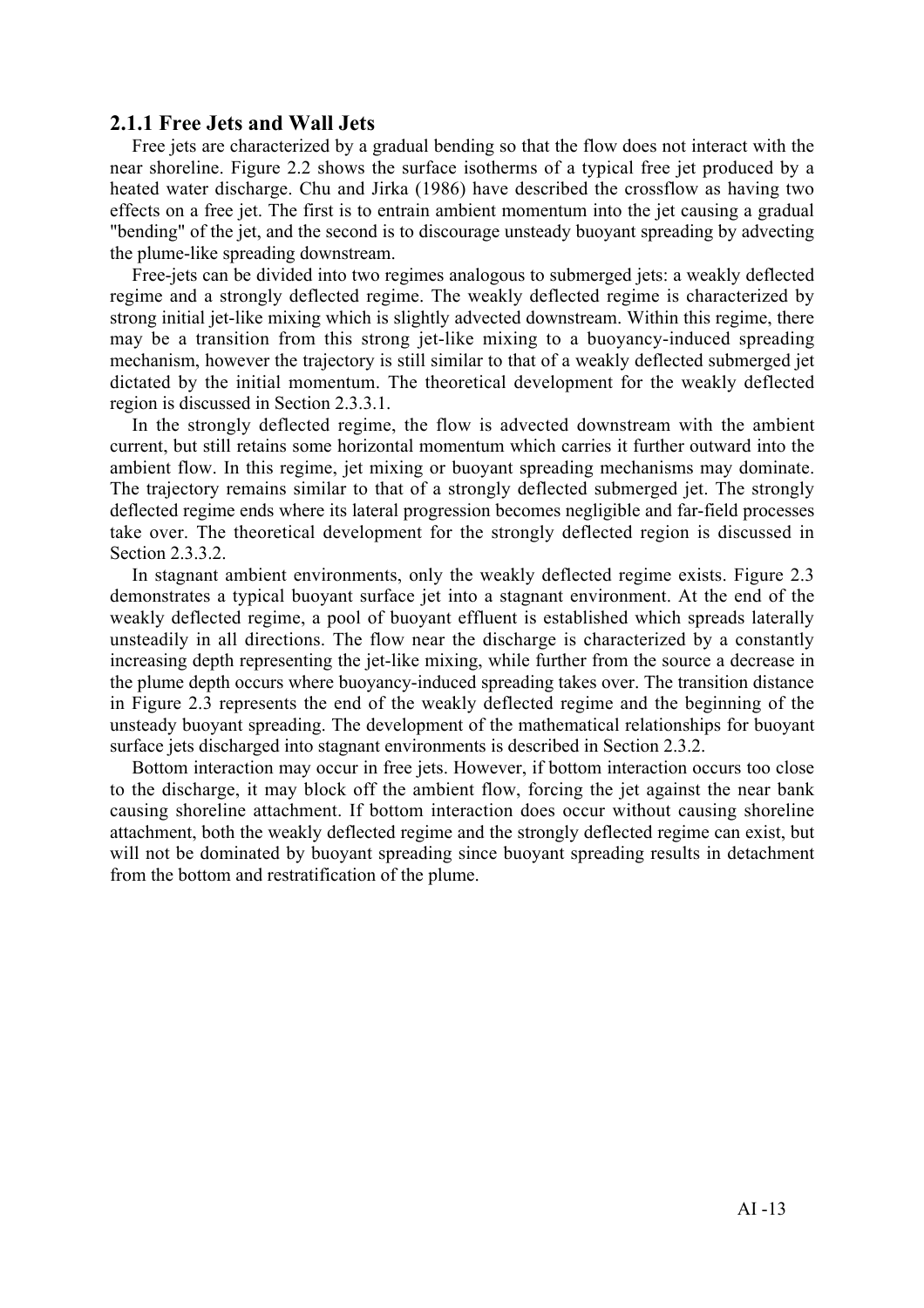



Wall jets can be considered weakly deflected jets which are discharged in a coflow along the bank(see Figure 2.4). The bank then acts as a reflective boundary along which a mirror image can be created. As with free jets, the initial mixing within the weakly deflected regime is jet-like. However, at the transition to the far-field, this jet-mixing becomes secondary, and buoyant spreading and/or passive diffusion becomes dominant. The theoretical development for wall jets is discussed in Section 2.3.4.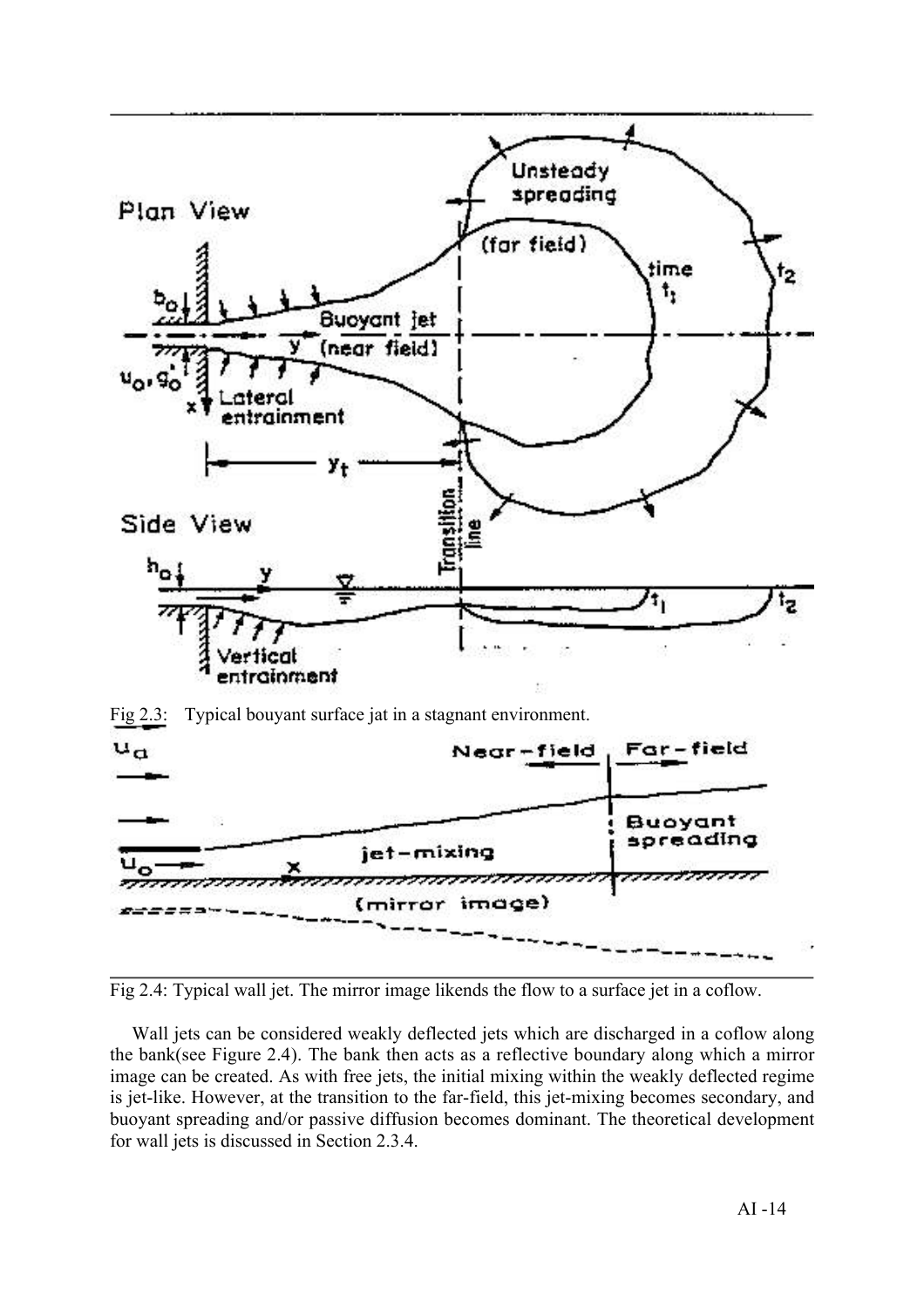### 2.1.2 Shoreline Attached Jets

There are two phenomenon that cause dynamic attachment of the flow to the downstream shoreline. First, a strong crosscurrent can bend the jet over far enough to cause it to dynamically attach to the bank. Second, discharging over the whole depth of the receiving water can effectively "block off" the ambient current causing the flow to be pushed against the downstream shoreline. Characteristic of shoreline attached jets is the recirculation of effluent along the downstream bank caused by the wake effects in the lee of the jet. This is illustrated in Figure 2.5.



Fig 2.5: Schematic of a shoreline attached flow.

Shoreline attachment reduces the lateral progression of the jet. However, similar flow regimes to those found in free jets can be recognized: weakly deflected shoreline attached jet regime and strongly deflected shoreline attached jet/plume regime. It is unlikely that in the weakly deflected shoreline attached regime buoyancy will dominate since it is usually very short in extent due to the extreme initial bending. However, in the strongly deflected regime, buoyancy may take over producing buoyancy-induced lateral spreading. This will occur only in situations with no bottom attachment. The mathematical relationships for these regimes are developed in Section 2.3.5.

### 2.1.3 Upstream Intruding Plumes

In cases where strongly buoyant effluent is discharged into a slowly moving environment, upstream intrusion may develop. In upstream intruding plumes, a front is formed where the buoyant upstream intrusion is balanced by the shearing force at the head of the plume. The distance the plume intrudes along the upstream bank is denoted by the symbol  $x_s$ . (see Figure 2.6a). The near-field is limited to the area of the plume upstream of the discharge and a short distance downstream. At a distance  $x_s$  downstream from the discharge, the plume exhibits the far-field processes of buoyant spreading and then passive diffusion.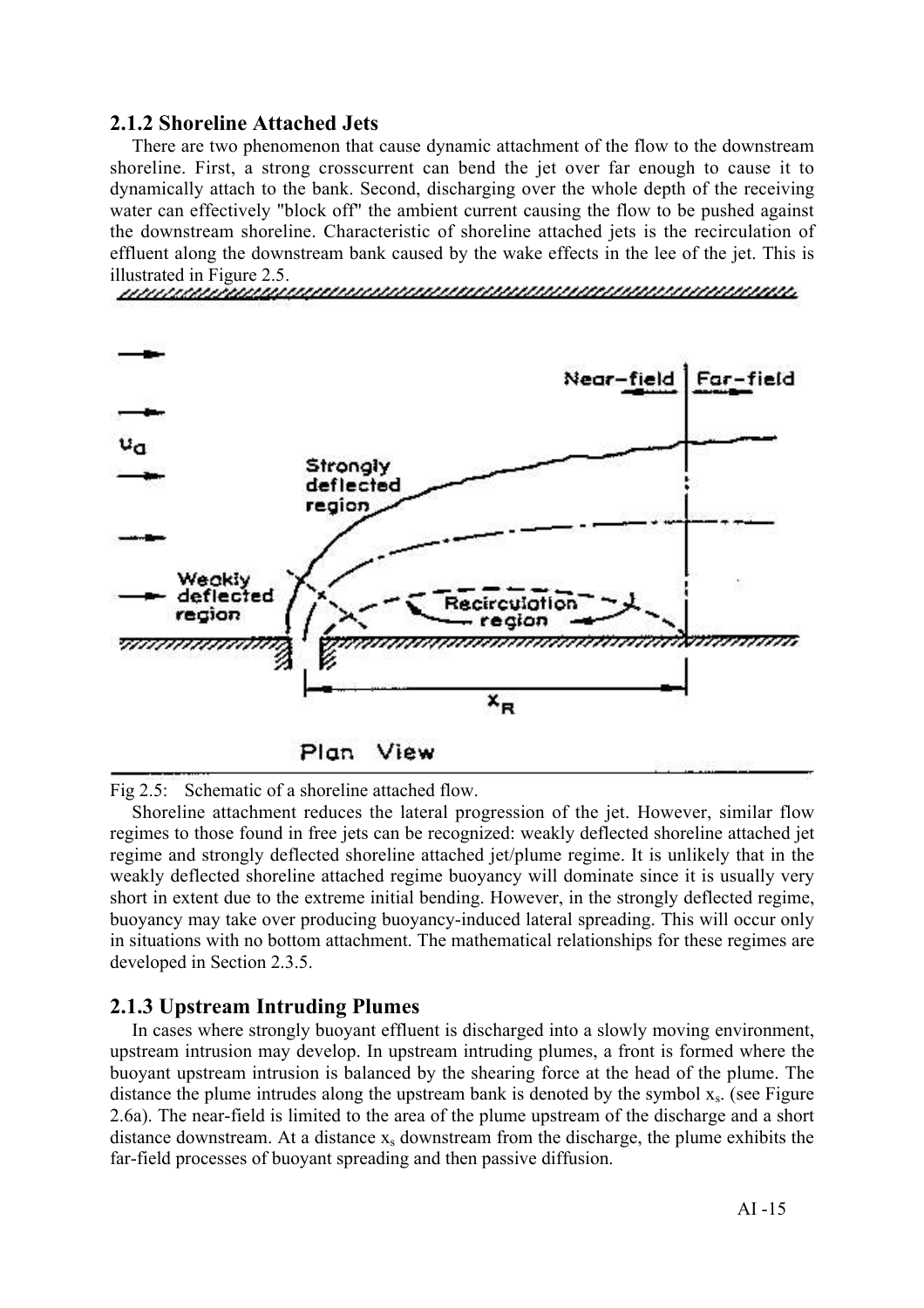If the depth at the discharge is shallow and the effluent is discharged with sufficiently high momentum and buoyancy, the flow may be unstable and full vertical mixing with recirculation may occur in the immediate vicinity of the discharge. This is illustrated in Figure 2.6b. Restratification generally occurs just downstream of the point of discharge where farfield processes take over.

### 2.2 Length Scales

Length scales measure the relative importance of the initial volume flux, momentum flux, buoyancy flux, and crossflow velocity. Four length scales have practical meaning for use in buoyant surface jets analysis: the discharge length scale, jet-to-plume length scale, jet-tocrossflow length scale, and plume-to-crossflow length scale. Two dimensional definitions of the first three length scales are also used for situations where there is bottom interaction and the flow can be considered two dimensional. Each of these length scales are described in detail in the following subsections.

### 2.2.1. Discharge Length Scale

The discharge length scale measures the relative significance of the volume flux as compared to the momentum flux, and is defined as:

$$
L_Q = \frac{Q_o}{M_o^{1/2}}
$$
 (2.1)

The discharge length scale defines the region for which discharge channel geometry strongly influences the flow characteristics. This comprises the zone of flow establishment, and is generally insignificant in extent. Note that this length scale plays a critical role when measured against the jet-to plume length scale (discussed below) in determining whether upstream intrusion occurs or not.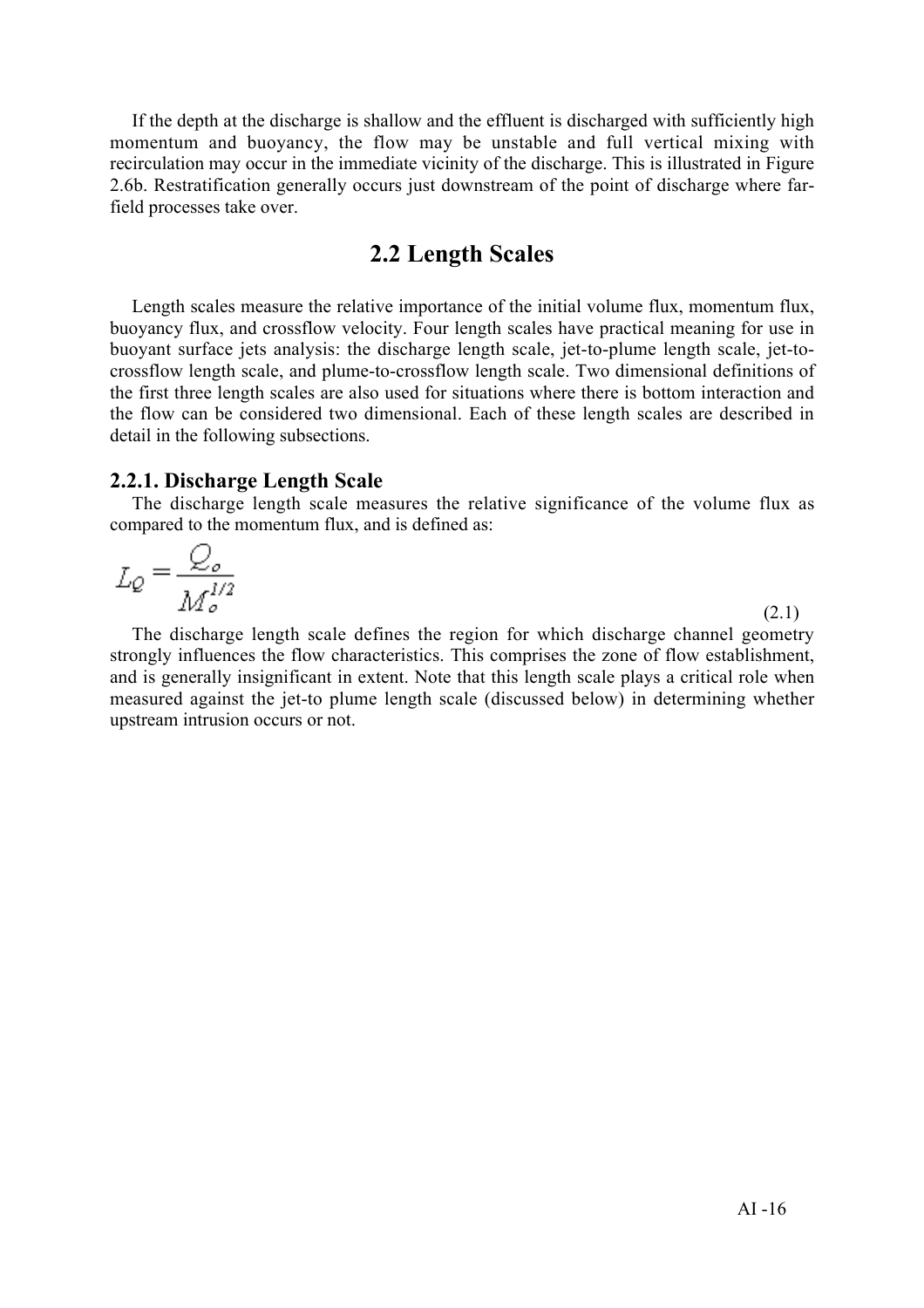

Figure 2.6a: Upstream intruding plume in a deep environment.



Fig 2.6b: Unstable upstream intruding plume in a shallow environment.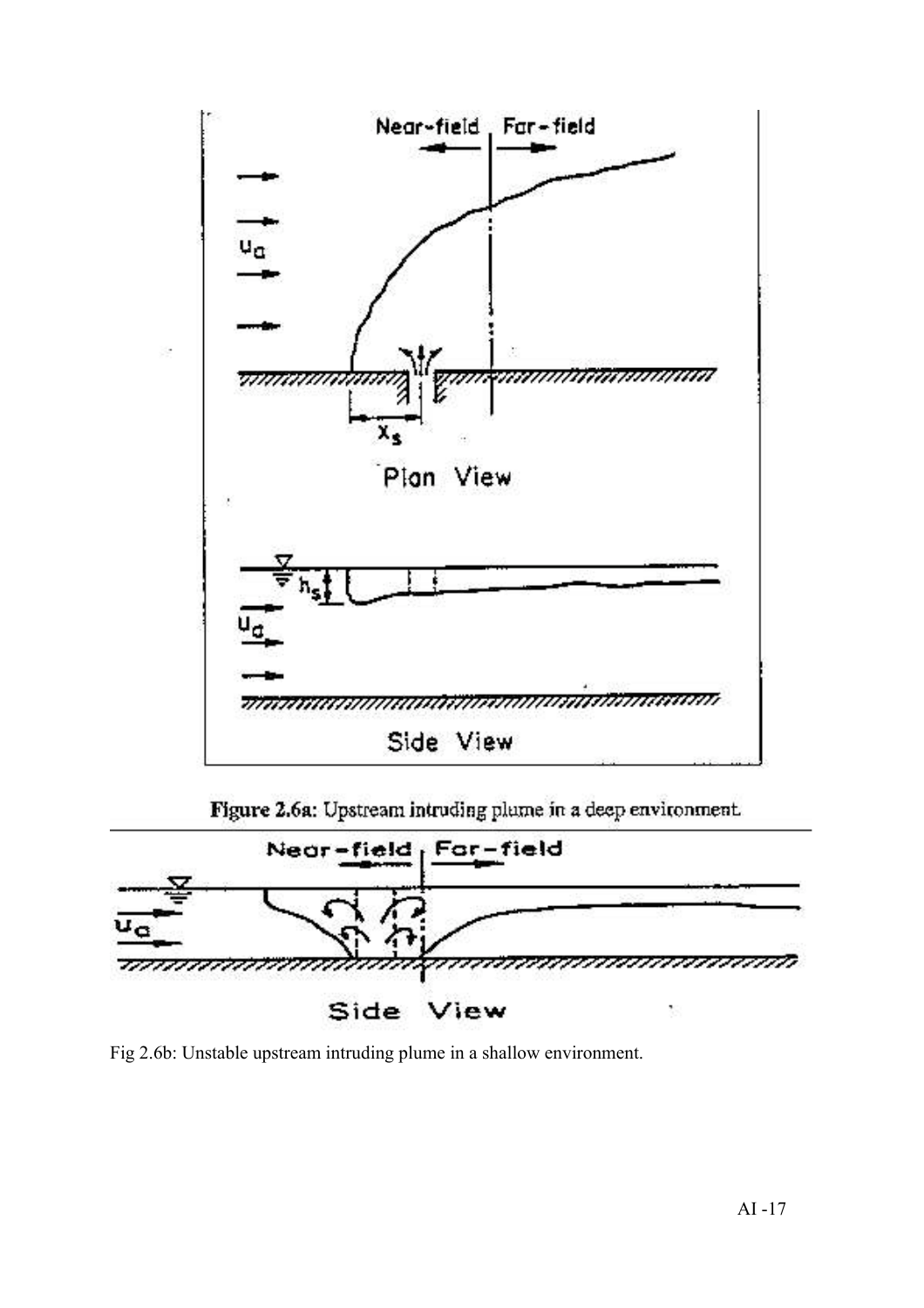### 2.2.2. Jet-to-Plume Length Scale

The jet-to-plume length scale measures the relative importance of initial momentum and initial buoyancy. It is defined as:

$$
L_Q = \frac{M_o^{3/4}}{J_o^{1/2}}
$$

In the region where  $y \ll L_M$  momentum dominates the flow and therefore jet mixing prevails. Where  $y \gg L_M$ , buoyancy dominates and strong lateral spreading prevails. For this reason, the jet-to-plume length scale is an important measure of where regimes characterized by jet mixing end and regimes characterized by buoyancy-induced lateral spreading begin (see Figure 2.7).

### 2.2.3. Jet-to-Crossflow Length Scale

The jet-to-crossflow length scale measures the relative significance of the initial momentum and the ambient crossflow velocity. It is defined as:



Figure 2.7: Example of length scale delineation of flow regimes for a free jet.

(2.2)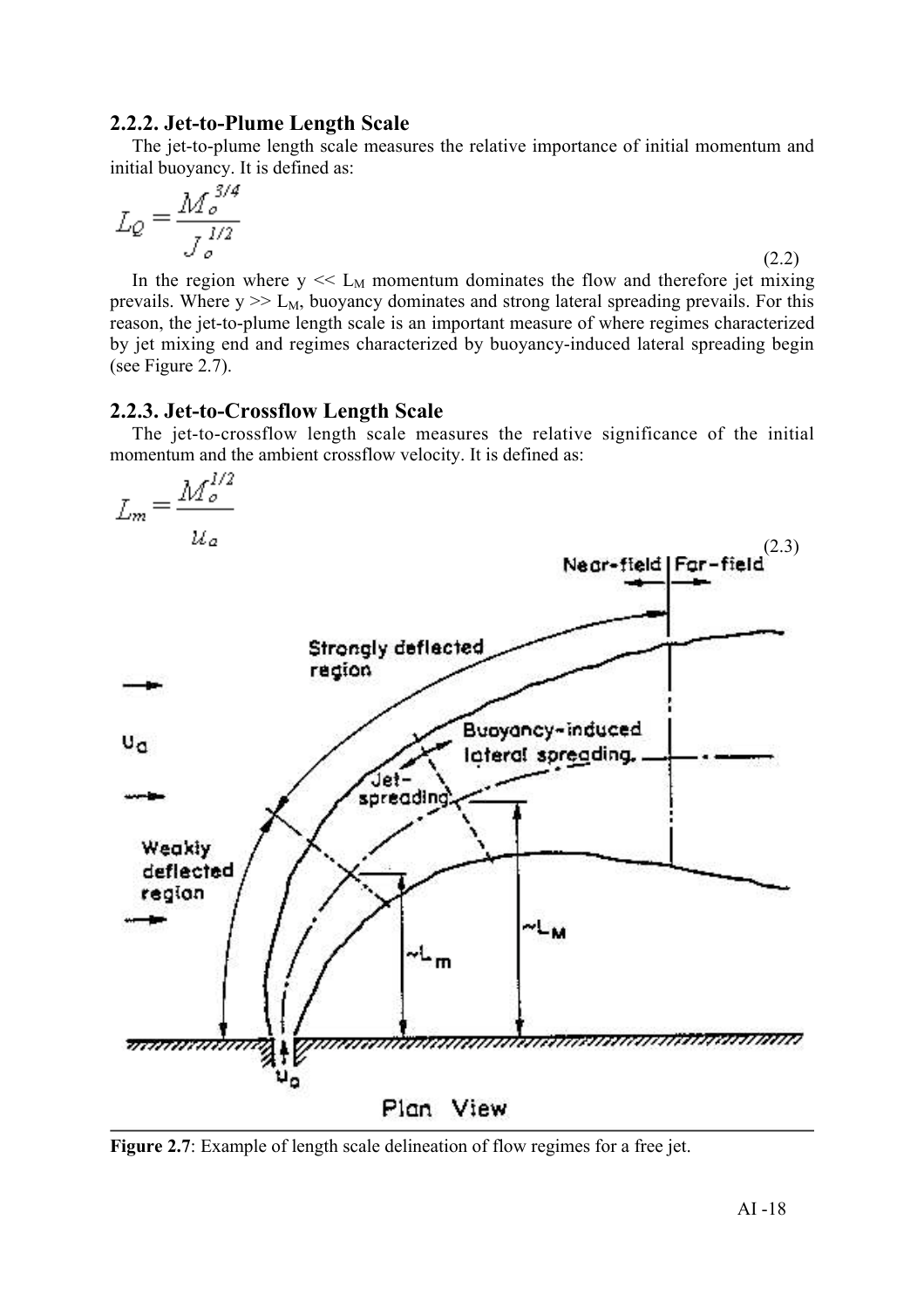The jet-to-crossflow length scale is a measure of where the flow changes from the weakly deflected regime to the strongly deflected regime (see Figure 2.7).

### 2.2.4. Plume-to-Crossflow Length Scale

The plume-to-crossflow length scale measures the relative importance of the initial buoyancy flux to the ambient crossflow velocity. It is defined as:

$$
L_b = \frac{J_o}{\mu_a^3} \tag{2.4}
$$

The plume-to-crossflow length has a significantly different meaning for surface plumes than for submerged buoyant jets. Since this length scale represents an interaction of the initial buoyancy of the effluent and the velocity of the crossflow, its most apparent measure is the extent of upstream spreading that a surface plume may exhibit. It also plays a role in the increased lateral progression of free jets caused by the thinning of a buoyant surface jet due to buoyancy.

### 2.2.5. Two-dimensional Length Scales

 $\sim$ 

When a flow is mixed over the entire water depth, it can be considered two-dimensional. In this case, all the flow parameters can be defined per unit depth. The appropriate flux definitions for two-dimensional situations are as follows:

$$
q_o = Q_0 / H \tag{2.5}
$$

$$
m_{\rho} = M_{\rho} / H \tag{2.6}
$$

$$
j_{\mathbf{0}} = \mathcal{J}_{\mathbf{0}} / H \tag{2.7}
$$

where H is the characteristic local ambient water depth. Using these two-dimensional fluxes, two-dimensional length scales can be defined as follows:

$$
l_q = \frac{q_o^2}{m_o} \tag{2.8}
$$

$$
l_M = \frac{m_o}{j_o^{2/3}}
$$
 (2.9)

$$
l_m = \frac{m_o}{\mu_a^2} \tag{2.10}
$$

Note that a two-dimensional plume-to-crossflow length scale is not defined since it cannot exist on dimensional grounds (Akar, 1990).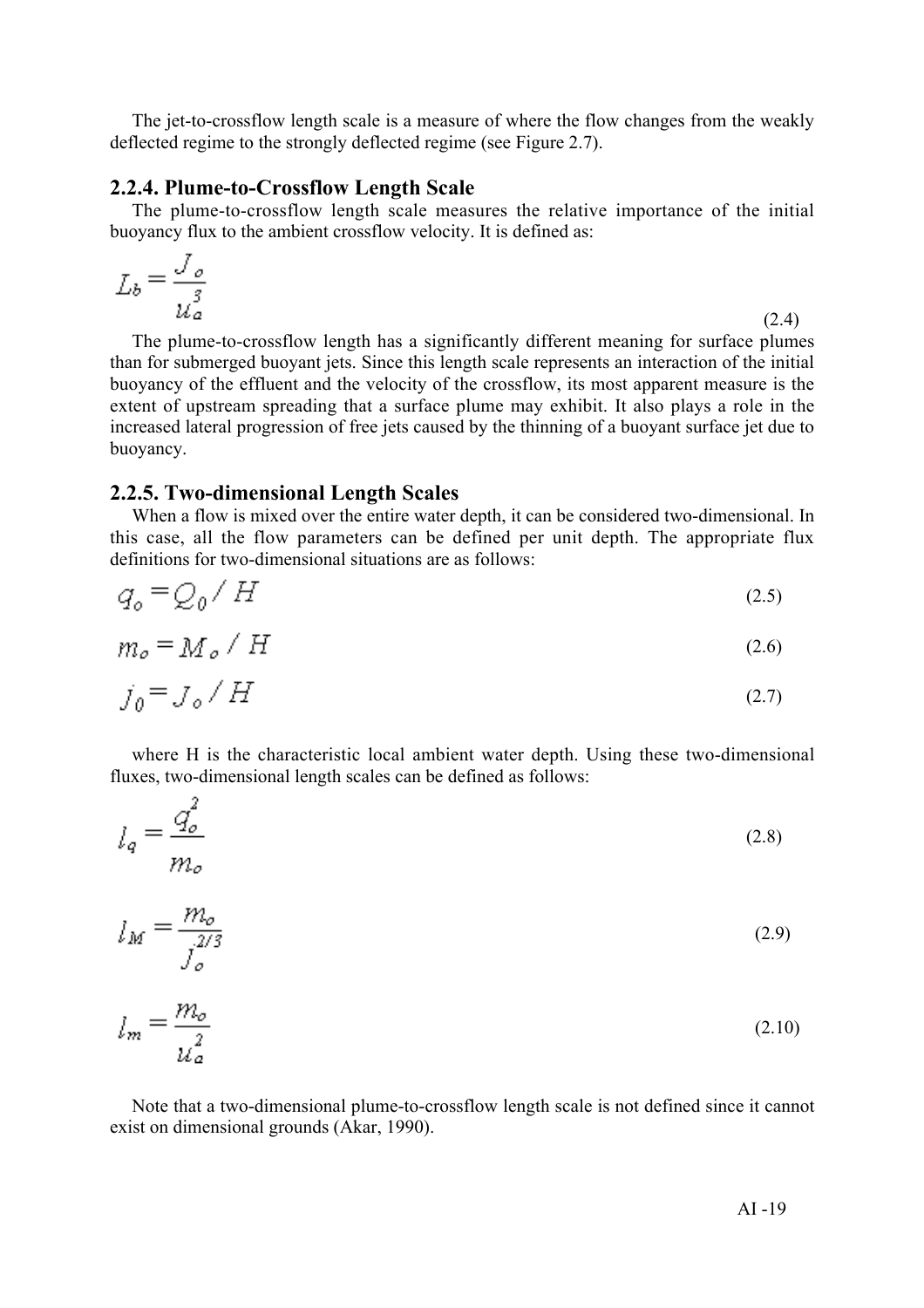### 2.2.6. Common Non-dimensional Numbers

Certain combinations of these length scales give some commonly used non-dimensional numbers, specifically the discharge densimetric Froude number, defined as:

$$
Fr_{o'} = \frac{u_0}{\sqrt{g_{o'} a_o^{1/2}}} = L_M OVERL_Q \tag{2.11}
$$

and the velocity ratio:

$$
R = \frac{u_o}{u_a} = \frac{L_m}{L_Q} \tag{2.12}
$$

Also, the quantity  $Fr_0'/R$  equals:

$$
\frac{Fr_{o'}}{R} = \left(\frac{L_m}{L_b}\right)^{1/2} \tag{2.13}
$$

which is an important factor in determining the trajectory of free jets as discussed in Section 2.3.3.3.

### 2.3. Near-field Flow Regime Analysis

The following sections provide the theoretical framework on which the analytical expressions used in the near-field flow regimes are based. These expressions are derived through the use of simple dimensional analysis which is discussed in Section 2.3.1. The subsequent section, Section 2.3.2, describes the mixing processes of surface buoyant jets discharging into a deep stagnant ambient environment. Sections 2.3.3 through 2.3.6 incorporate ambient crossflow and shallow water effects into the analysis of buoyant free jets, wall jets, shoreline-attached flows, and upstream intruding plumes respectively.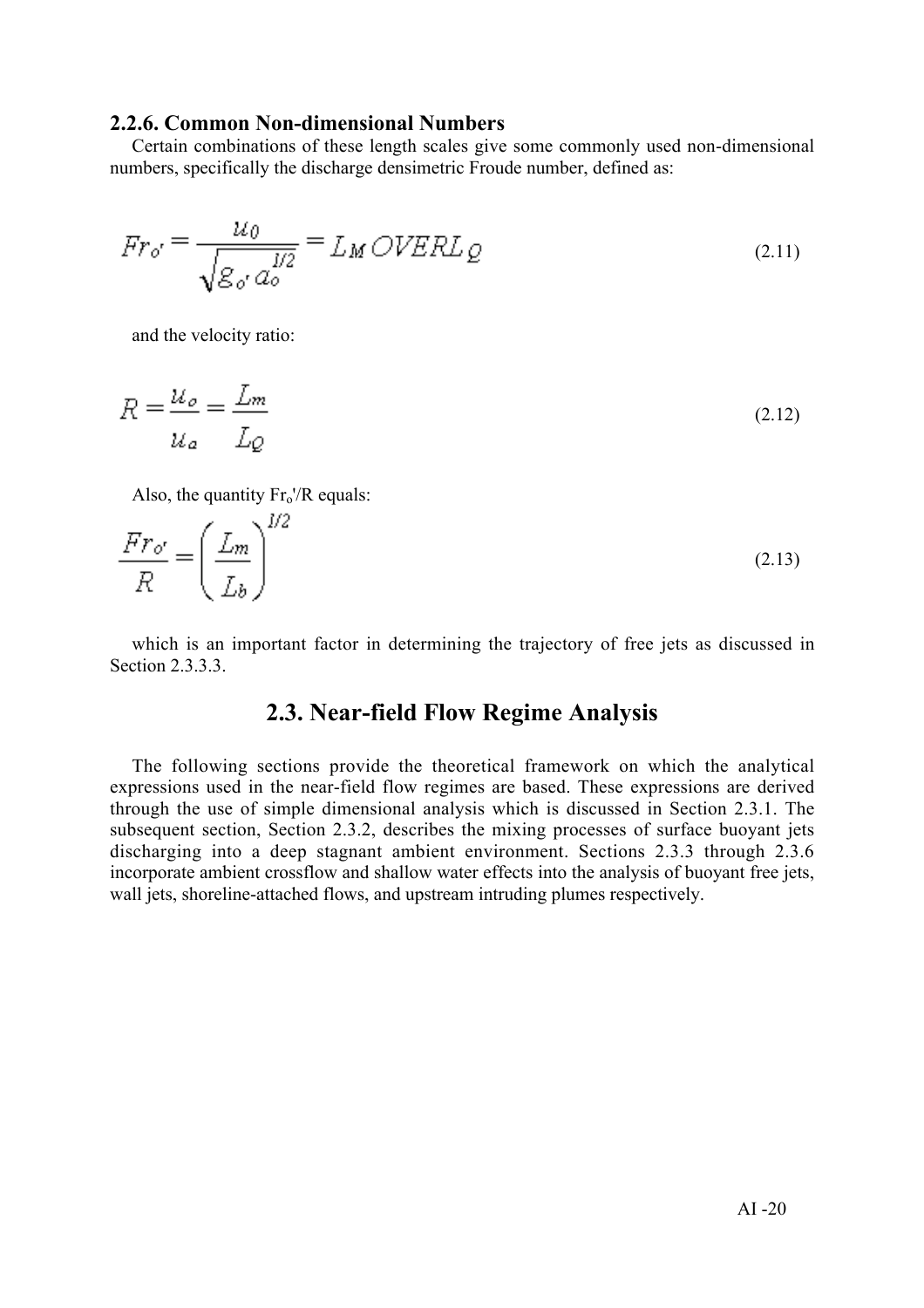#### 2.3.1. Dimensional Analysis of Surface Buoyant Surface Jets

The application of dimensional analysis to surface buoyant jets is based on two important assumptions. First, only fully turbulent flows are considered, and therefore the effects of viscosity can be neglected. Second, the Boussinesq approximation is assumed, that is, the density difference between the effluent and the ambient environment is small and is only important in terms of buoyancy forces.

The nine variables that effect the near-field flow of a surface buoyant jet are: the initial volume, momentum and buoyancy fluxes,  $Q_0$ ,  $M_0$ , and  $J_0$ ; the ambient velocity,  $u_a$ ; the distance along the trajectory, s; the local ambient water depth, H; the width and depth of the discharge channel,  $b_0$  and  $h_0$ ; and the discharge angle,  $\tilde{A}$ . Therefore any flow variable,  $\tilde{E}$ , can be described as a function of these independent variables:

$$
\phi = f\left( Q_o, M_o, J_o, u_a, s, H, h_o, b_o, \sigma \right) \tag{2.14}
$$

The independent variables may be manipulated into different dimensionless groups which may differ from regime to regime depending on which parameters are significant to the particular flow. Then the form of the solution for a particular regime is obtained by describing only the particular processes that dominate the flow in that regime and solving the simplified problem.

This is an asymptotic approach which provides solutions that are only valid within certain specified regimes and require experimentally determined coefficients. However, these solutions may be linked together so that appropriate expressions are used in succession providing an overall prediction for the entire problem.

The cartesian coordinate system used in this study is oriented with the origin at the mouth of the discharge, the x-axis pointing downstream, and the y-axis pointing across the current perpendicular to the ambient crossflow. This is illustrated in Figure 2.1.

#### 2.3.2. Buoyant Surface Jet in a Stagnant Ambient Environment

A brief description of a free jet into a stagnant ambient environment is given in Section 2.1.1. As described in that section, the flow is comprised of two regimes: an initial regime of strong jet mixing with growth of the jet in both the vertical and horizontal directions, followed by a regime of increased buoyancy induced spreading for which the plume thickness decreases yet retains enough of the initial momentum to prevent the unstable buoyant pool which develops at the transition distance. This exemplified in Figure 2.3.

The transition between these two regimes is characterized by the jet-to-plume length scale  $L<sub>M</sub>$ . As discussed in Section 2.2.2, the jet-to-plume length scale is a relative measure of the initial momentum and the initial buoyancy. For  $y/L_M \ll O(1)$ , the flow is dominated by the initial momentum and therefore is characterized by strong jet mixing. For  $y/L_M \gg O(1)$ , the flow is dominated by the buoyancy and the lateral plume-like spreading becomes prevalent. In the case that  $L_M \ll L_0$  there will be no momentum dominated flow and the flow will be entirely plume-like.

In applying dimensional analysis to this problem, the ambient velocity  $u_a$ , depth parameter H, and the discharge angle à are neglected, therefore reducing Eqn. 2.14 to:

$$
\phi = f \left( Q_o, M_o, J_o, s, h_o, b_o \right) \tag{2.15}
$$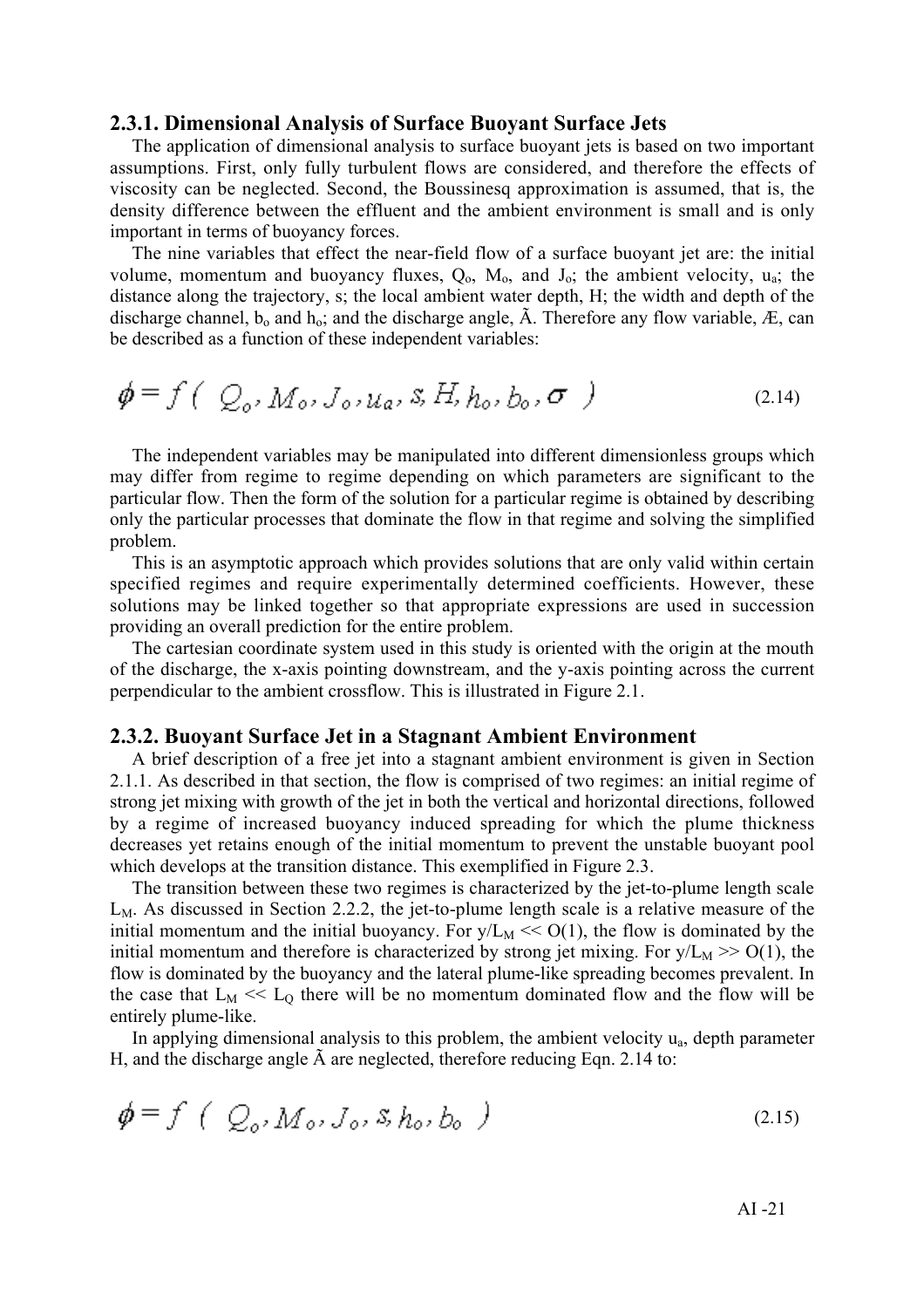The non-dimensionalized form of the flow parameter,  $E^*$ , can then be described as a function of the following non-dimensional ratios:

$$
\boldsymbol{\phi}^* = f\left(\begin{array}{c} \frac{S}{LM}, \frac{LQ}{LM}, AR \end{array}\right) \tag{2.16}
$$

where AR is the discharge channel aspect ratio defined as  $h_0/b_0$ . Previous experience has indicated that the aspect ratio plays an insignificant role in flows with high local dilutions (Jirka et al., 1981).

### *2.3.2.1. Initial Jet-like Flow Characteristics*

The initial regime, dominated by strong jet mixing, is analogous to one-half of a round submerged non-buoyant jet. After an initial zone of flow establishment (which will be neglected in the following analyses), the jet displays a full Gaussian velocity profile in the horizontal direction and a half Gaussian velocity profile in the vertical direction. Figure 2.8 demonstrates these profiles. The pollutant concentration exhibits similar Gaussian profiles. The centerline velocity,  $u_c$ , decreases with increasing distance along the centerline, s. However, total momentum flux, M, is conserved throughout this region. For jet-like flows with a Gaussian profile, the half-width  $b<sub>h</sub>$  and vertical depth  $b<sub>v</sub>$  of the flow are defined to be where the concentration is  $1/e$  (37%) of the centerline concentration.



a) Vertical velocity profile.

b) Horizontal velocity profile.

Fig 2.8: Guassian velocity profile of a non-bouyant surface jet (adapted from Rajaratam and Humphries, 1984)

From dimensional considerations,  $u_c$  is found to be a function of the initial momentum,  $M_0$ , and the distance along the trajectory centerline, s, as follows: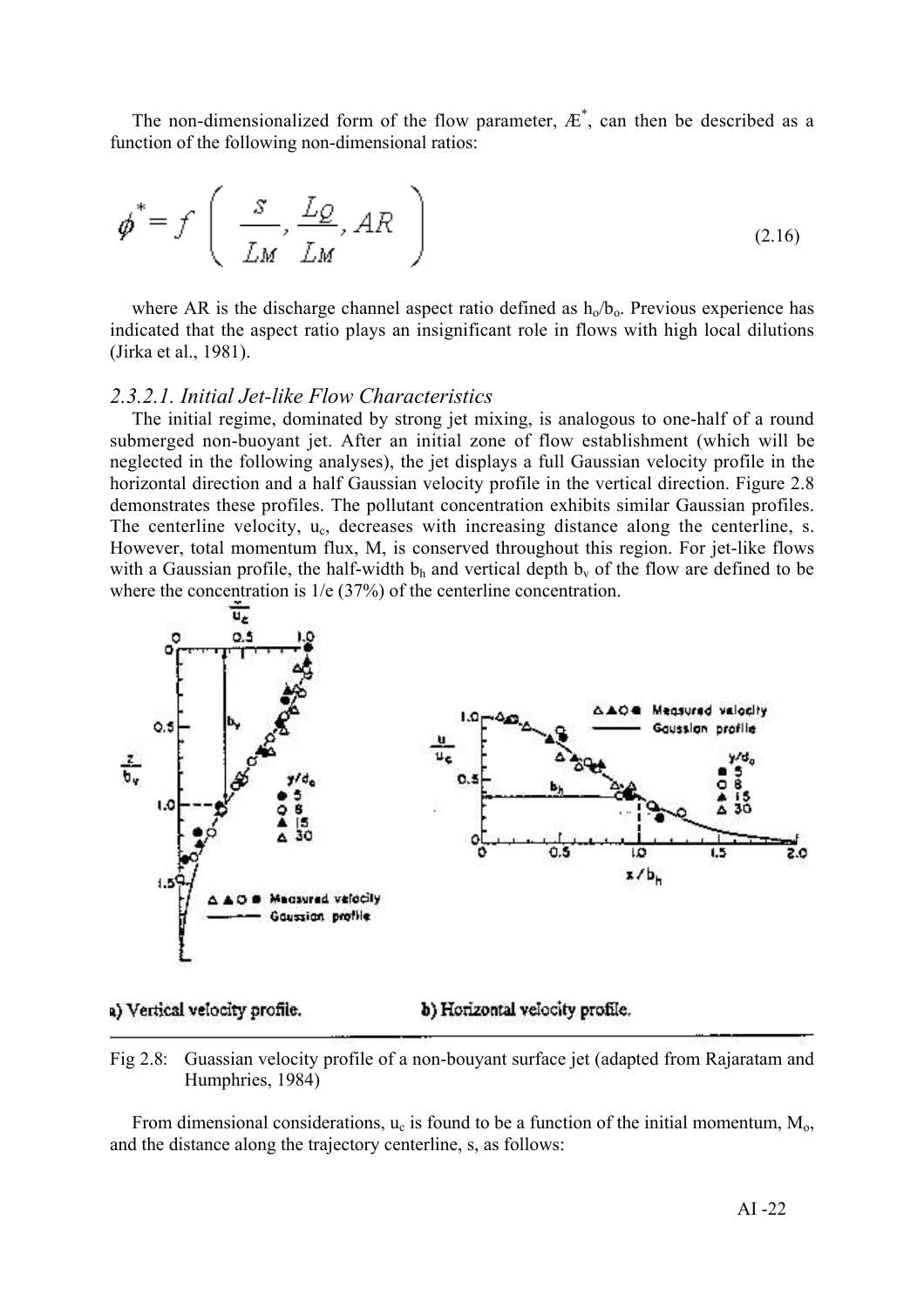$$
u_c = c_I \frac{M_o^{1/2}}{s} \tag{2.17}
$$

where  $c_1$  is a constant. The only possible expression for the half-width that may be obtained from dimensional analysis is:

$$
b = b_1 s \tag{2.18}
$$

where  $b_1$  is a constant. If the centerline dilution, S, is defined as  $C_0/C$ , where  $C_0$  is the initial discharge concentration and C is the centerline concentration, then the only dimensionally consistent relationship for S is:

$$
S = s_I \frac{M_o^{1/2}}{Q_o} s = s_I \frac{s}{L_Q}
$$
\n(2.19)

where  $s_1$  is a constant. The constants  $c_1$ ,  $b_1$ , and  $s_1$  must be determined experimentally.

#### *2.3.2.2. Jet-like Flow with Superimposed Buoyant Spreading*

The following regime retains the initial momentum, therefore preserving the centerline velocity relationship given by Eqn. 2.17. However, the vertical bulk buoyant force acts on the flow that results in continuous deformation of the jet cross-section, increasing the horizontal spreading and vertical thinning. This buoyant spreading process can be considered a perturbation which may be superimposed on the jet-like centerline velocity (see Figure 2.3).

The buoyant spreading perturbation assumes the plume acts as a density current. Density currents generally entrain fluid in the frontal zones located at the edge of the plume, which spread laterally with a velocity  $v_B$ . Benjamin (1968) derived an equation for this spreading velocity:

$$
\mathbf{v}_B = \left(\frac{g' b_v}{C_D}\right)^{1/2} \tag{2.20}
$$

 $C_D$  is the coefficient of drag for the flow and ranges from 0.5 to 2.0 (Doneker and Jirka, 1990). The density current is modelled as having a top-hat velocity profile. Therefore, the half-width  $b_h$  and depth  $b_v$  are defined at the edge of the flow as shown in Figure 2.9.

Along a streamline the spreading velocity can be written as  $v_B = u_c(db_h/ds)$ . Substituting this into Eqn. 2.20, we obtain: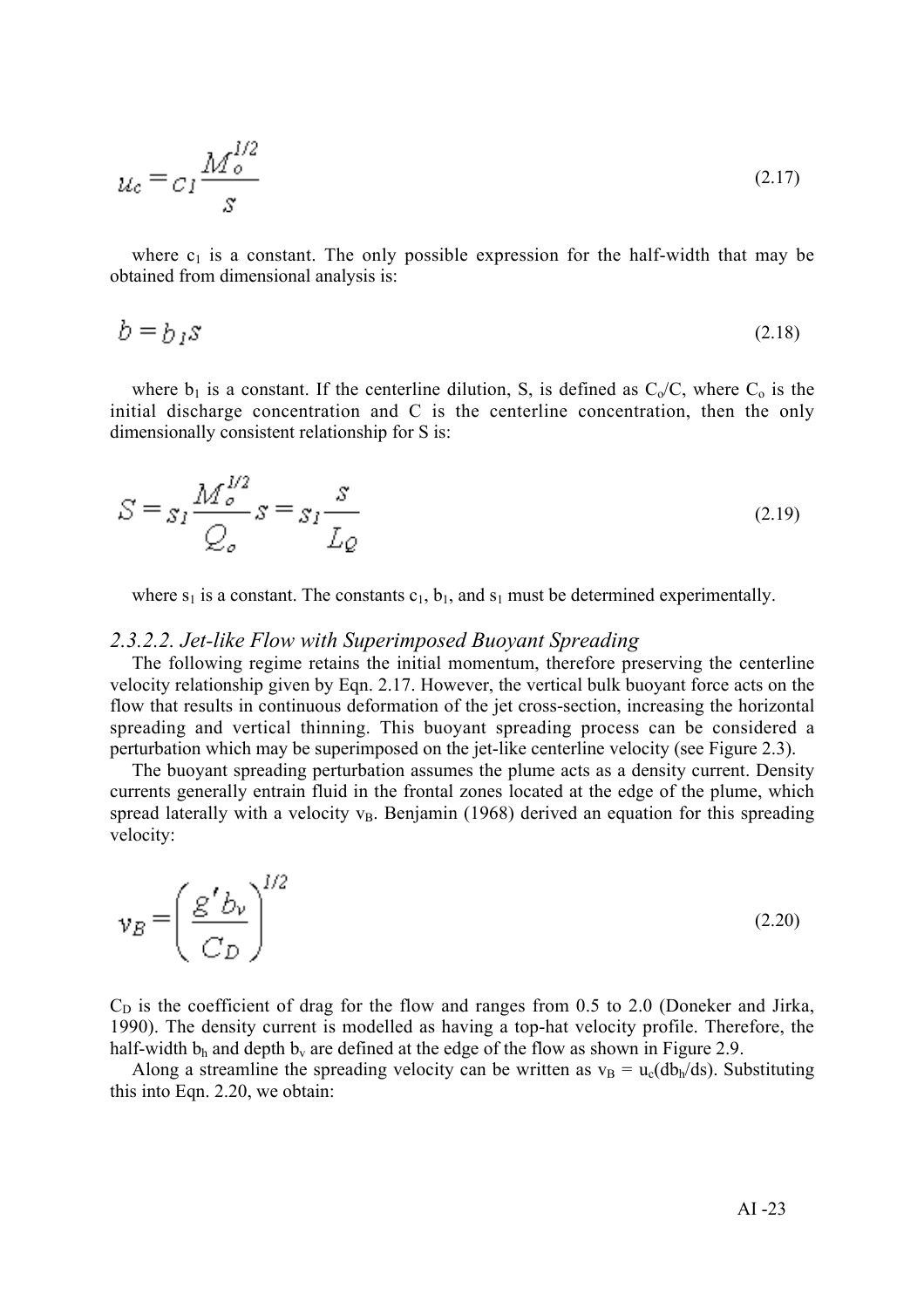$$
\left(\frac{db_h}{ds}\right) = \frac{l}{u_c} \left(\frac{g' b_v}{C_D}\right)^{1/2} \tag{2.21}
$$

Since buoyancy flux is conserved according to the identity  $J_0 = 2u_c g' b_v b_h$ , the term g' in Eqn. 2.21 may be replaced by  $J_0/(2u_c b_v b_h)$ . If the centerline velocity relationship for a pure jet as given by Eqn. 2.17 is substituted in to Eqn. 2.21, the resulting expression is:

$$
b_h^{1/2} \frac{db_h}{ds} = b_I b_h^{1/2} + c_4 \left(\frac{l}{2C_D}\right)^{1/2} \frac{J_o^{1/2}}{M_o^{3/4}} s^{3/2}
$$
 (2.22)



Fig 2.9: Cross-sectional voew og the top-hat concentration profile as defines for flows dominated by bouyant spreading.

A perturbation solution on basis of the non-buoyant behavior provides the final horizontal spreading relationship:

$$
b_h = \left( (b_1 s)^{3/2} + b_{b1} \left( \frac{l}{2 C_D} \right)^{1/2} \frac{l}{L_M} (s - s_i)^{5/2} \right)^{2/3}
$$
 (2.23)

where  $b_{hi}$  and  $s_i$  are the initial half-width and distance along the trajectory at the beginning of this region and  $b_{b1}$  is a constant. Comparison to various laboratory results have proven this to be an accurate description of the buoyancy-induced spreading process.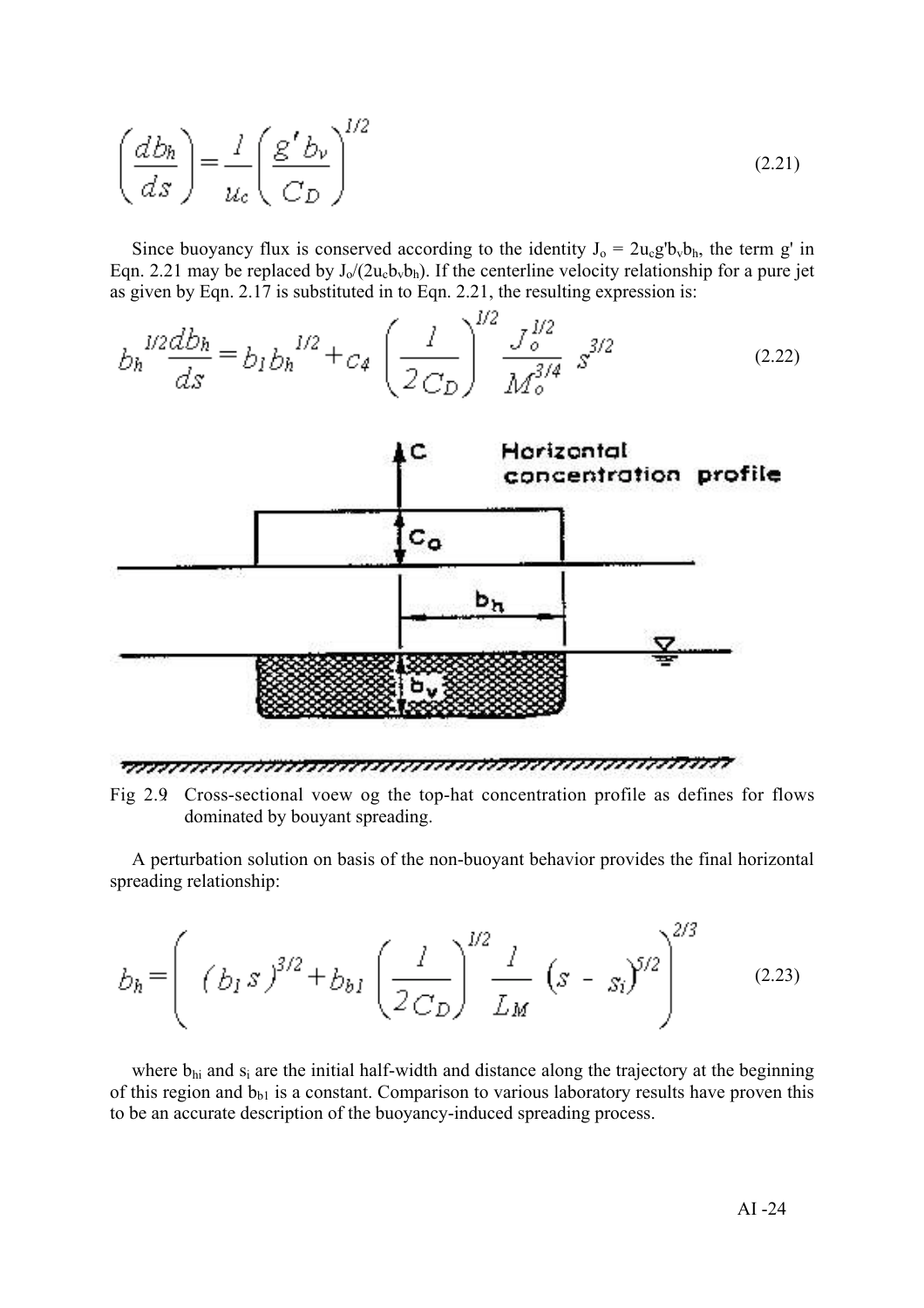Adapting the entrainment relationship  $q_e(s) = v_B b_v$  where  $\overline{\phantom{a}}$  is a constant within the range 0.15 and 0.25 (Simpson and Britter, 1979; Jirka and Arita, 1987) and applying them as they are for far-field processes (Section 2.4.1), the vertical depth of the plume is obtained:

$$
b_{\nu} = b_{\nu i} \left(\frac{b_h}{b_{hi}}\right)^{\beta - 1}
$$
 (2.24)

If both buoyancy flux and pollutant flux are conserved, the ratio  $g/g_0'$  can be used as an indicator of the dilution. As discussed in Section 2.4.1 for far-field processes, the dilution relationship is as follows:

$$
S = S_i \left(\frac{b_h}{b_{hi}}\right)^{\beta} \tag{2.25}
$$

where  $S_i$  is the initial dilution.

#### 2.3.3. Free Jets in a Crossflow

By analogy to submerged buoyant jets, the trajectory of a buoyant free jet can be expected to pass through two phases (Jirka et al., 1981). The first is the weakly deflected region where the trajectory of the jet is similar to that of a pure momentum jet which is laterally deflected by the crossflow. In the second, the crossflow has bent the flow over and the jet/plume behaves like a line impulse which is gradually propagating perpendicular to the crossflow. Each of these regions are detailed in the following subsections 2.3.3.1 and 2.3.3.2.

The proper length scale to measure the transition between these two regions is the jet-tocrossflow length scale,  $L_m$ , discussed in Section 2.2.3. For  $y/L_m \ll O(1)$ , the crossflow is relatively unimportant and is treated as a small perturbation on the two regimes described in the stagnant case. This region is termed the "weakly deflected region." For  $y/L \gg O(1)$ , the crossflow becomes the primary advecting mechanism for which alternate theories will be developed (Section 2.3.3.2) and is termed the "strongly deflected region."

Similar flow phases have been established for the trajectories of submerged jets. By comparing surface buoyant jet trajectory data with the expressions developed for submerged jets, Jirka et al. (1981) showed that it would be reasonable to use similar flow region delineation for surface buoyant jets. An updated version of this comparison has been duplicated in Figure 2.10. Note that there appears to be some systematic effect due to the ratio  $Fr_0/R = (L_m/L_b)^{1/2}$ . Correction for this effect is discussed in Section 2.3.3.3.

### *2.3.3.1. Weakly Deflected Flows*

For a weakly deflected jet in a crossflow, the centerline velocity, half-width and dilution relationships developed for the initial jet-like mixing region in a stagnant environment (Eqns. 2.17, 2.18, and 2.19) still hold for this regime. However, the following perturbation is included to account for the downstream advection caused by the crossflow: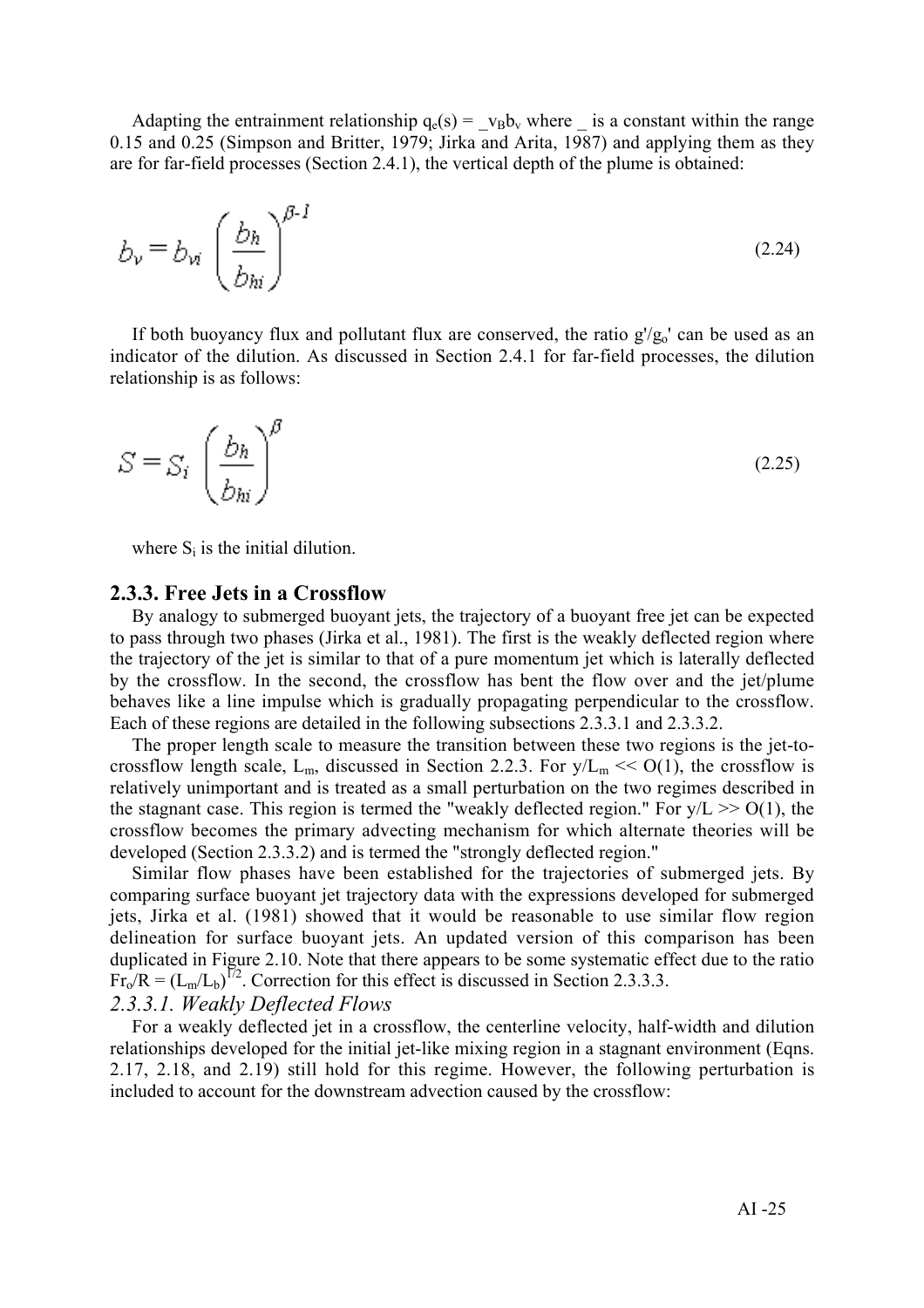$$
\frac{y}{L_m} = t_3 \left(\frac{x}{L_m}\right)^{1/2} \tag{2.26}
$$

Substituting the centerline velocity given by Eqn. 2.17 into this expression and integrating gives the following trajectory relationship:

$$
\frac{u_c}{u_a} = \frac{dy}{dx}
$$
 (2.27)

where  $t_1$  is a constant which must be determined experimentally. This the same dependency found for the weakly deflected region of a submerged jet (Wright, 1977). It is also consistent with the dimensional analysis discussed in Section 2.3.1 and the data for the initial phase of surface buoyant jets shown in Figure 2.10.

For two dimensional flow, the same crossflow perturbation is applied as for the 3 dimensional case Eqn. 2.26, but the centerline velocity exhibits the following relationship (Holley and Jirka, 1986):

$$
u_c = c_4 \left(\frac{m_o^{1/2}}{s^{1/2}}\right) \tag{2.28}
$$

Substituting this centerline velocity definition into Eqn. 2.26 and integrating results in the following relationship:

$$
\frac{y}{l_m} = t_4 \left(\frac{x}{l_m}\right)^{2/3} \tag{2.29}
$$

The dilution is derived analogously to that of the 3-dimensional case but using the 2 dimensional flux and length scale definitions. This results in:

$$
S = S_4 \left(\frac{y}{l_q}\right)^{1/2} \tag{2.30}
$$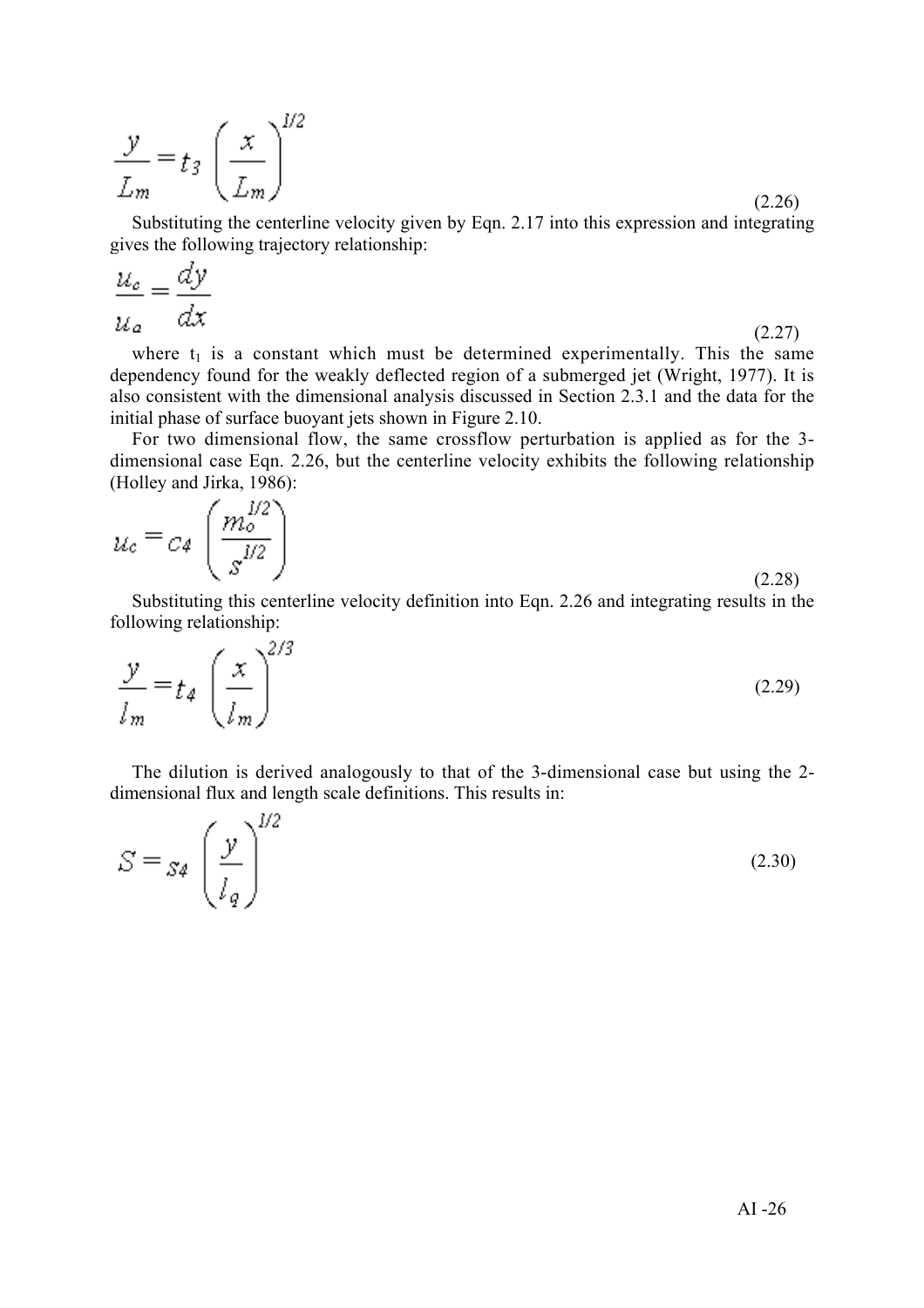

Fig 2.10: Trajectories of free jets in compatison to trajectory laws for submerged non-bouyant jets. (adapted from Chu and Jirka, 1986)

T

he horizontal half-width relationship is similar to Eqn. 2.18:

$$
b = b_A \ y \tag{2.31}
$$

but uses a different constant, b4.

For cases where  $L_M < L_m$ , buoyancy induced spreading occurs in the weakly deflected region. In this case, the same trajectory relationship applies as for the weakly deflected jet (Eqn 2.27), but the half-width, depth and dilution relationships that apply are the same as for the buoyancy induced spreading in the second flow regime of the stagnant case, and are given by Eqns. 2.23, 2.24, and 2.25. This, in effect, superimposes the governing equations for a density current onto a flow whose trajectory is still momentum controlled.

### *2.3.3.2. Strongly Deflected Flows*

In the strongly deflected region, where  $y/L_m \gg O(1)$ , the flow is advected downstream with the ambient current at a velocity u<sub>a</sub>. However, it still exhibits some lateral deflection due to some residual momentum force. This is modelled as an instantaneous release of nonbuoyant fluid issued horizontally from a line source. This conceptualization, as described by Scorer (1959), can be described with appropriate dimensional analysis, where the significant variables are the line impulse M', the horizontal progression y, and the time after release t. The resulting expression is: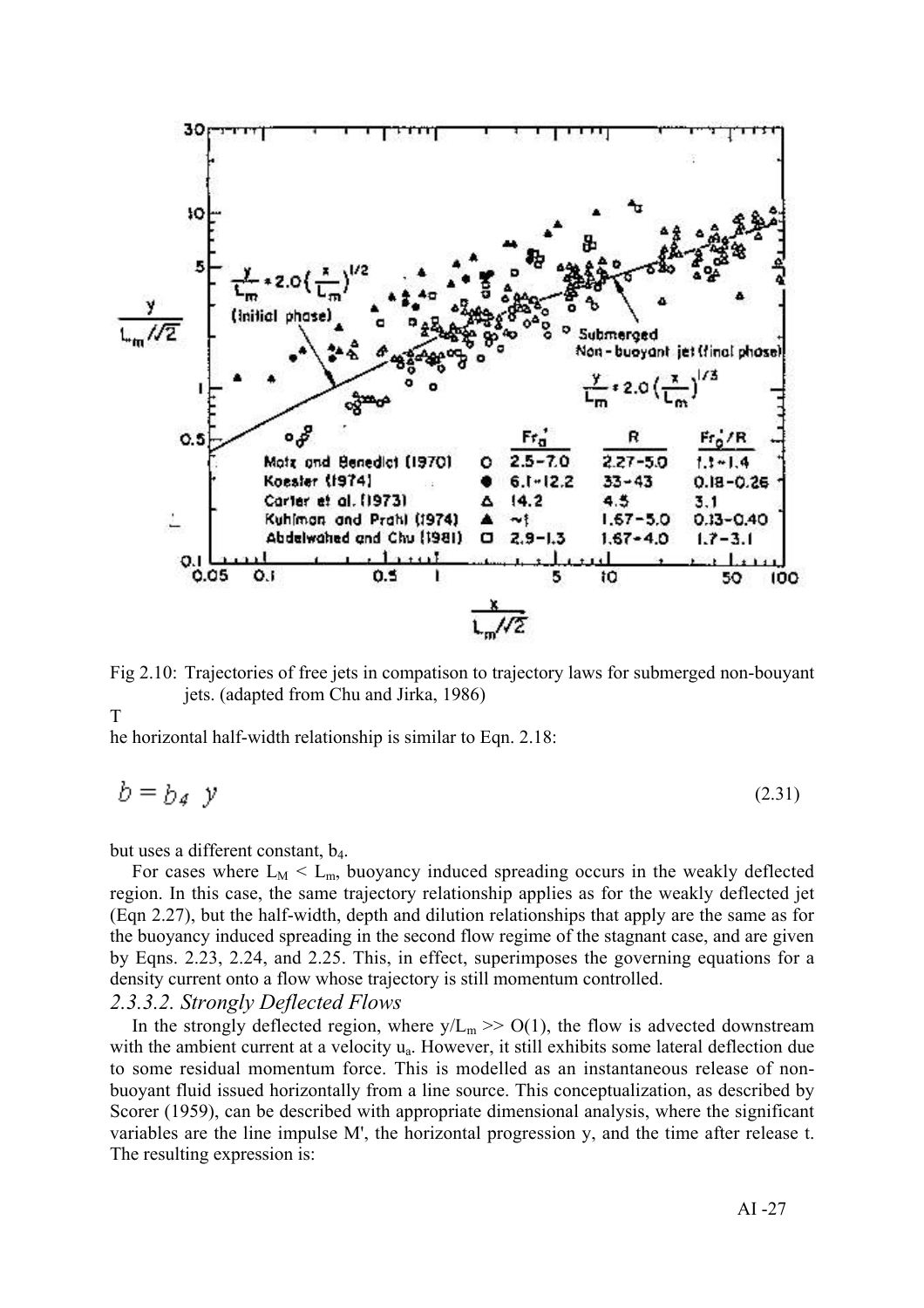$$
\frac{M^4}{y^3} = const.
$$
\n(2.32)

In applying this analogy to a pure jet, M' is replaced by  $M_0/u_a$  and t is replaced by  $y/u_a$ . This results in the following dimensionally consistent expression:

$$
\frac{y}{L_m} = t_S \left(\frac{x}{L_m}\right)^{1/3} \tag{2.33}
$$

This is the same form as for a submerged non-buoyant jet which is strongly deflected and is consistent with the data shown in Figure 2.10. Again, the half-width relationship for a jet holds with a buoyant amplification factor, derived in a fashion similar to that leading to Eqn.2.23,

$$
b = b_5 \ y \left( l + b_{b5} \ \frac{L_b^{1/2}}{L_m^2} \ (y - y_i)^{3/2} \right) \tag{2.34}
$$

If we use the identity  $C_0Q_0 \propto C_cb_hb_vu_a$  to describe the mass conservation, then in terms of length scales the dilution  $S = C_0/C_c$  is given by:

$$
S = s_5 \left(\frac{y^2}{L_m L_Q}\right) \tag{2.35}
$$

For 2-dimensional strongly deflected jets, a similar line impulse model is used resulting in the following relationship:

$$
\frac{m't}{y^3} = const.
$$
\n(2.36)

where m' is the line impulse per unit depth of discharge,  $m' = M'/H$ . Therefore, substituting  $m_0/u_a$  and y/ $u_a$  into Eqn. 2.36 as before, the following relationship is obtained: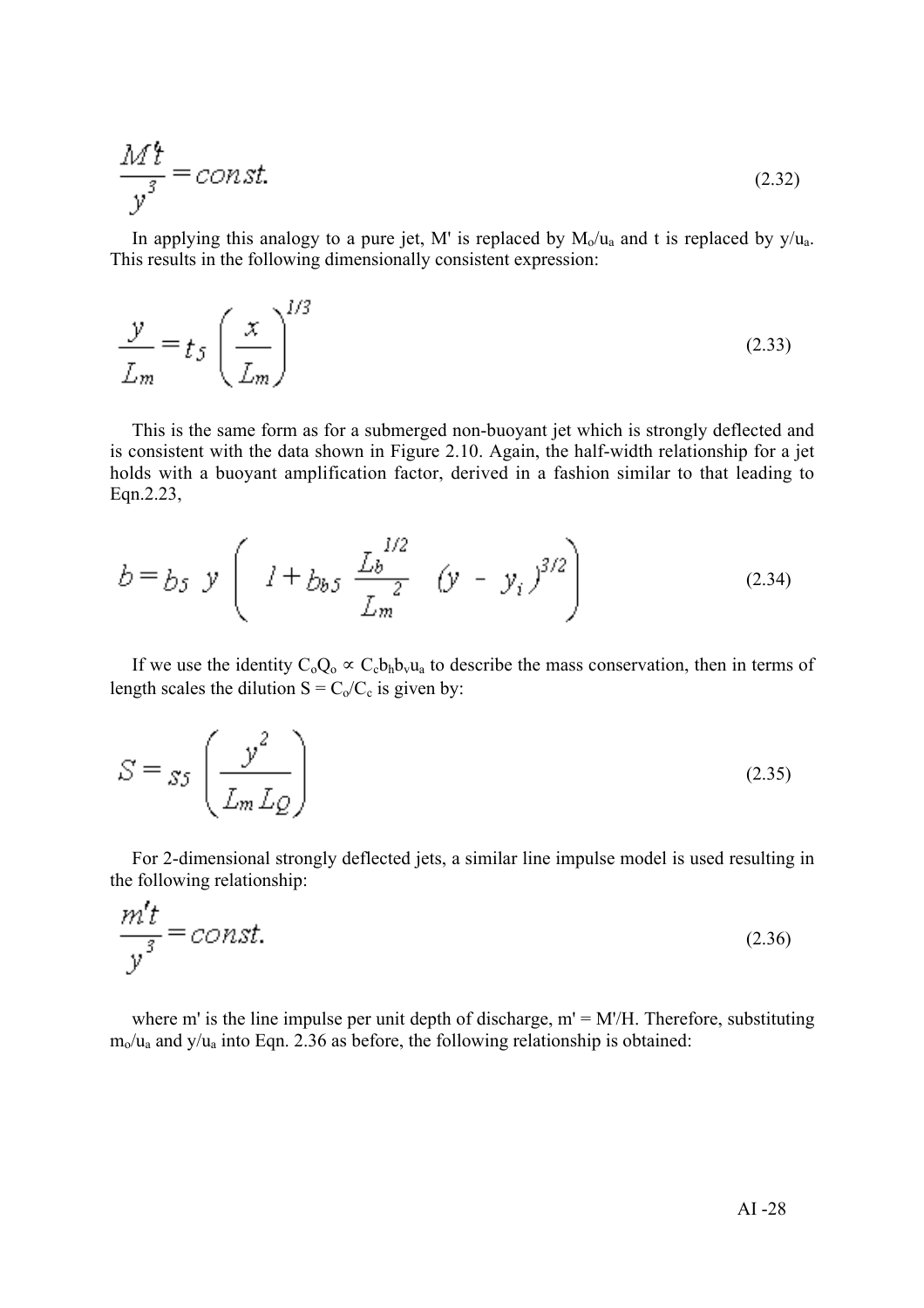$$
\frac{y}{l_m} = t_\delta \left(\frac{x}{l_m}\right)^{1/2} \tag{2.37}
$$

The dilution is analogous to that of the 3-dimensional case but uses the 2-dimensional flux and length-scale definitions. The dilution for a strongly deflected 2-dimensional jet is then:

$$
S = s_{\delta} \frac{y}{\left(l_q l_m\right)^{1/2}}\tag{2.38}
$$

The horizontal half-width equation is similar to Eqn. 2.18:

$$
b = b_6 \quad y \tag{2.39}
$$

The above equations only apply for jet-like flows in the strongly deflected region, i.e.: when  $L_m < y < L_M$ . However, once buoyancy starts to deform the flow and buoyancy induced spreading becomes the dominate mixing process in this region, i.e.: when  $y > L_m \& L_M$ , the half-width and dilution expressions developed in Section 2.3.2.2 for buoyancy driven lateral spreading apply (Eqns. 2.23, 2.24, and 2.25). However, the trajectory relationship remains the same as developed for a strongly deflected jet (Eqn. 2.33).

### *2.3.3.3. Correction for Trajectory Constant*

 $\sim$ 

When buoyancy-induced spreading causes the plume to thin, the flow will tend to penetrate further into the crossflow. This can be seen by the systematic effect of  $Fr_0'/R$  on the trajectories of free jets in Figure 2.10. To estimate this trend of variability, run-averaged trajectory constants were plotted against  $Fr_0/R$  as shown in Figure 2.11. A best-fit line was obtained using a regression that can be approximated by:

$$
t = 2.0 \left( 1 + 3.0 \exp\left(-\frac{\text{Fr}_0}{\text{R}}\right)^2 \right)
$$
 (2.40)

The minimum trajectory constant was taken as 2.0, somewhat larger than the theoretical value for a non-buoyant wall jet (Holley and Jirka, 1986). The lower experimental values shown in Figure 2.10 are caused by boundary effects in narrow laboratory channels and are discounted for the purpose of Eqn.2.40.

#### 2.3.4. Wall Jets

As noted in Section 2.1.1, wall jets are considered a special case of weakly deflected free jets. When the mirror image of a wall jet is considered, the flow is identical to that of a free jet issue in a coflow. Since the discharge is issued in a coflow, however, no strongly deflected region exists and any buoyancy induced spreading can be considered a far-field process.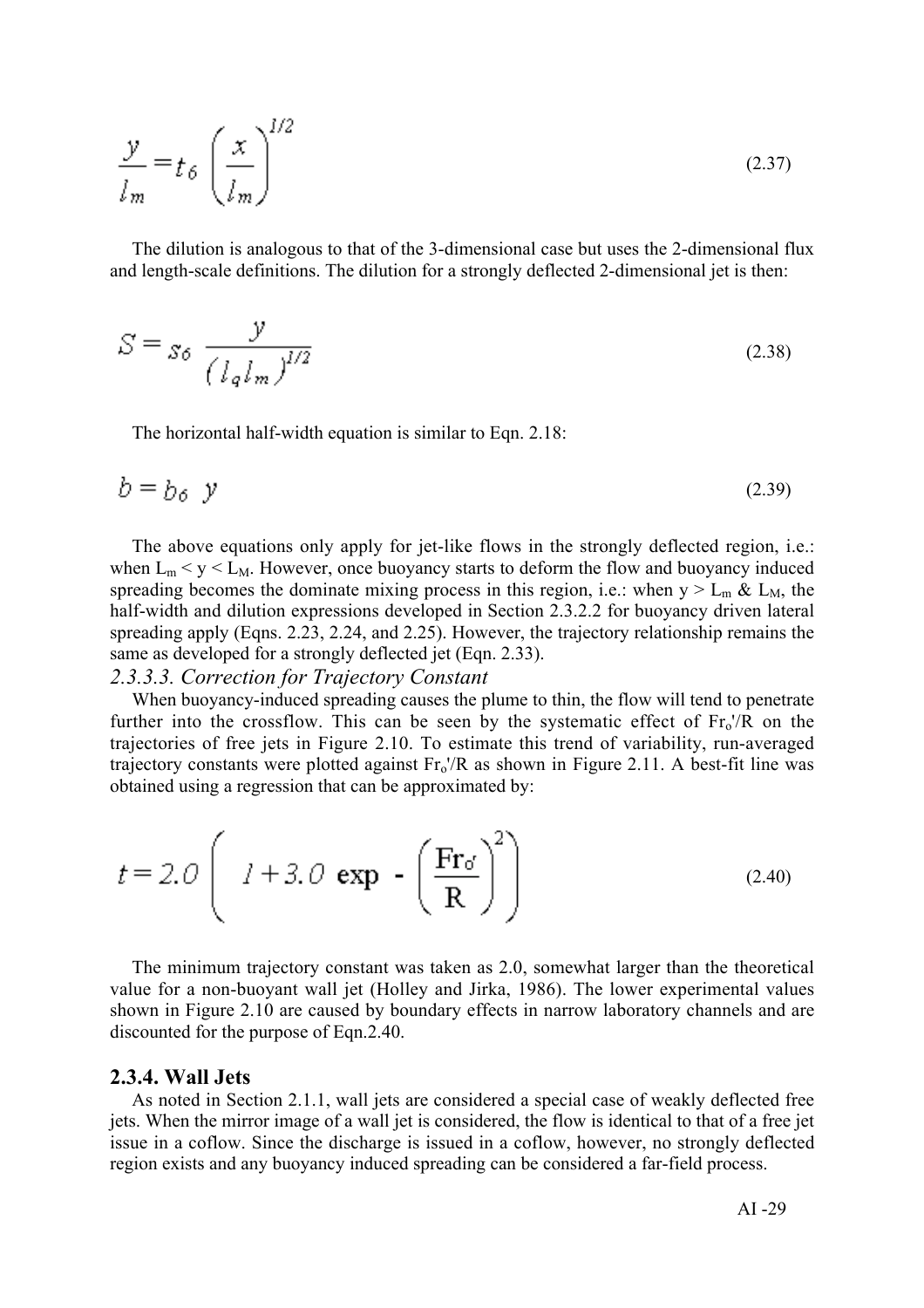Therefore, the two possible regimes that exist in the near-field of a wall jet are analogous to the 3-dimensional and 2-dimensional weakly deflected jet regimes. Using identical formulations as for the weakly deflected free jets but including a mirror image, the following dilution relationships are obtained for the 3-dimensional and 2-dimensional cases, respectively:



Fig 2.11: Variation of the tajectory constant with the ratio Fro'/R=(Lm/Lb)1/2.

where  $s_7$  and  $s_8$  are constants. The horizontal half-width retains a similar linear half-width relationship for both the 3-dimensional and 2-dimensional cases:

$$
b_h = b_{7,8} \times (2.43)
$$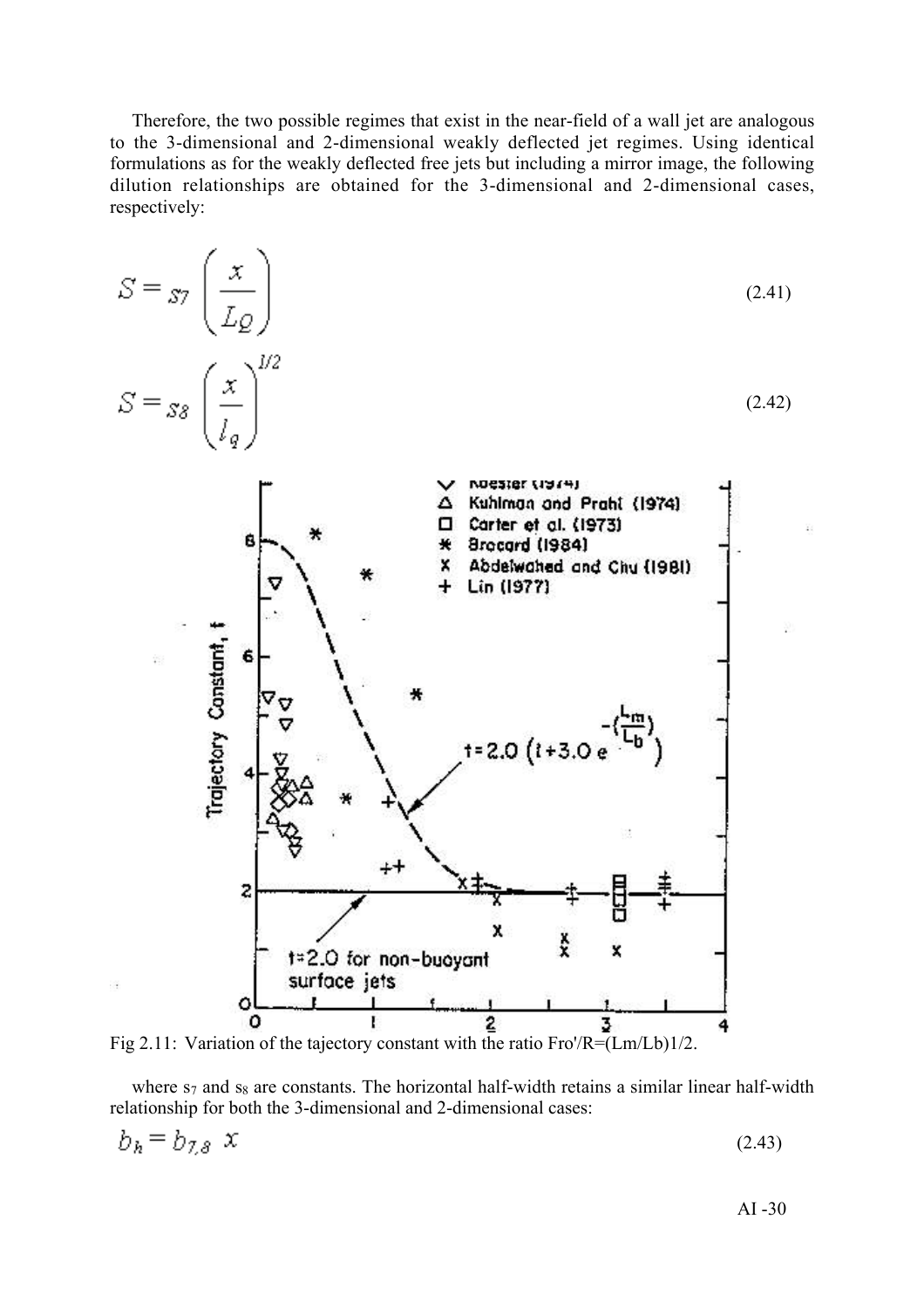where  $b_7$  and  $b_8$  are constants.

### 2.3.5. Shoreline Attached Flows

A qualitative description of shoreline attached flows is given in Section 2.1.2. Shoreline attached flows are typically strongly bent over with a recirculation region between the jet-like structure and the near bank. This is exhibited in Figure 2.5.

The bulk of the discharged fluid follows a trajectory similar to that of a free jet yet reduced in lateral penetration into the crossflow. Very often, the flow is strongly bent over very near the discharge so no weakly deflected region exists. Plots of shoreline attached flow trajectories show that the same power laws developed for free jets apply to shoreline attached flows as shown in Figure 2.12. Note, that the lateral progression is approximately half of that found for free jets. The lack of data for  $y/L_m < 1$  is due to the fact that this weakly deflected region is typically very small and often negligible. As with free jets, there seems to be some systematic effect due to  $Fr<sub>o</sub>'/R$ .

Since the trajectories of shoreline attached jets are analogous to free jets, similar trajectory relationships may be used for the 3-dimensional flows in the weakly deflected region and strongly deflected region, respectively:

$$
\frac{y}{L_m} = t_g \left(\frac{x}{L_m}\right)^{1/2}
$$
\n
$$
\frac{y}{L_m} = t_{10} \left(\frac{x}{L_m}\right)^{1/3}
$$
\n(2.45)

where t<sub>9</sub> and t<sub>10</sub> are constants that are generally smaller than their free jet counterparts, depending on an attachment factor (see Chapter 4). For 2-dimensional jets, relationships similar to those for free jets also apply for the weakly deflected and strongly deflected regions, respectively:

$$
(x, y) = (x', y') + (x_v, y_v)
$$
\n(2.46)

$$
\frac{\mathcal{Y}}{l_m} = t_{12} \left( \frac{x}{l_m} \right) \tag{2.47}
$$

where  $t_{11}$  and  $t_{12}$  also depend on an attachment factor (see Chapter 5).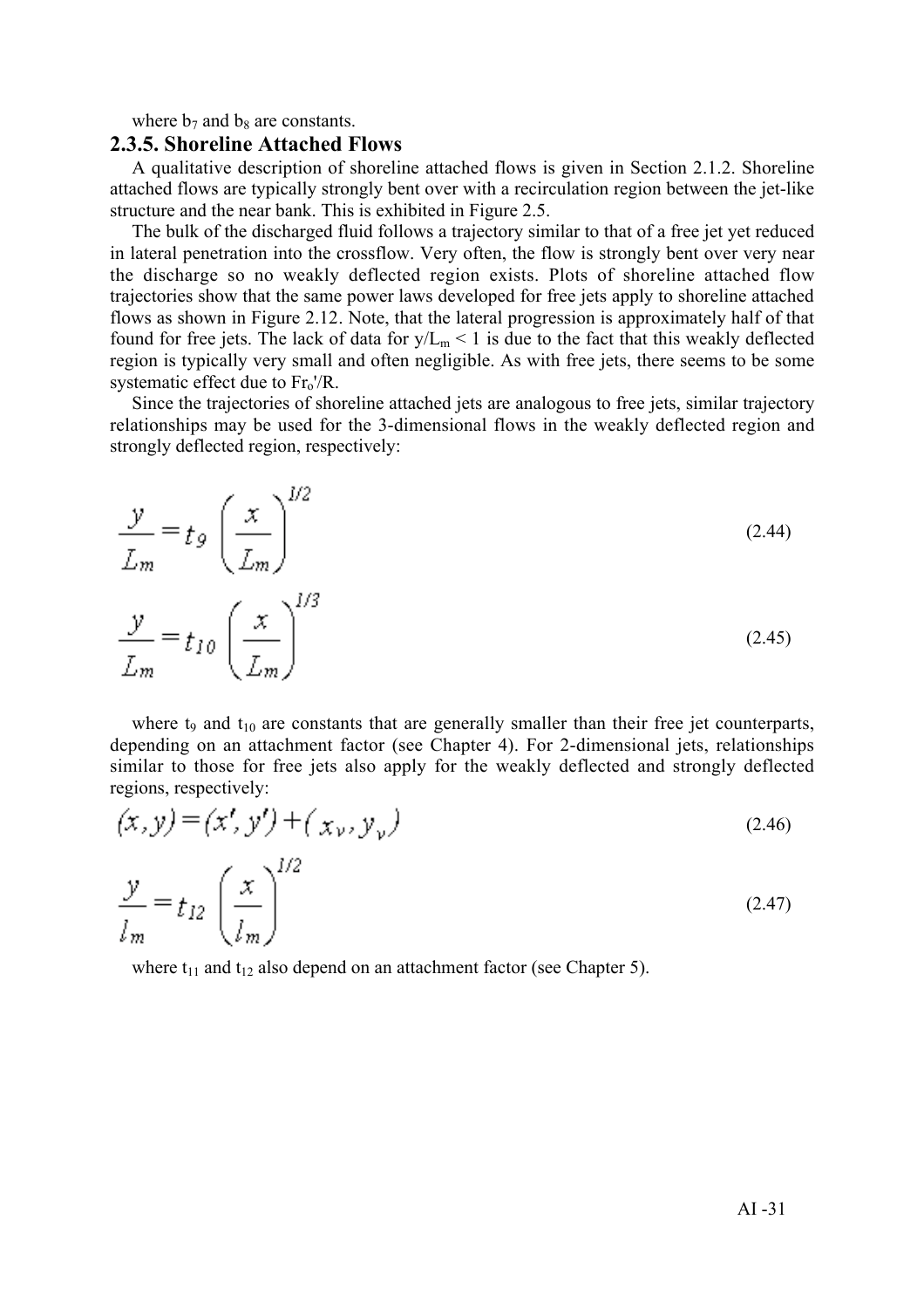

Fig 2.12: Trajectory data for the shoreline attached flows and comparison to submerges jet trajectory laws.

Similarly, the dilution and half-width relationships will be analogous to the free jet relationships. However, the dilution constants will be reduced due to the recirculation of the effluent along the downstream bank. The half-width definition only applies between the centerline and the outside edge of the flow since there is no definable half-width between the trajectory centerline and the near bank (see Figure 2.5).

### 2.3.6. Upstream Intruding Plumes

For very buoyant discharges into weak crossflows, the plume may spread upstream against the current. These upstream intruding plumes are qualitatively described in Section 2.1.3. The theoretical development of these plumes comes largely from studies by Jones et al. (1985) performed for radial surface and subsurface discharges.

Jones et al. define an intrusion length scale, L<sub>I</sub>, which describes the interaction between the buoyant spreading force and the ambient crossflow.

$$
L_I = \frac{J_o}{\pi C_{D_I u_a}^3} = \frac{L_b}{\pi C_{D_I}}\tag{2.48}
$$

where  $C_{D1}$  is a drag coefficient on the order of unity (i.e.:  $O(1)$ ).

Jones et al. provide a numerical solution for the upstream intrusion length,  $x_s$ , which can be approximated as follows: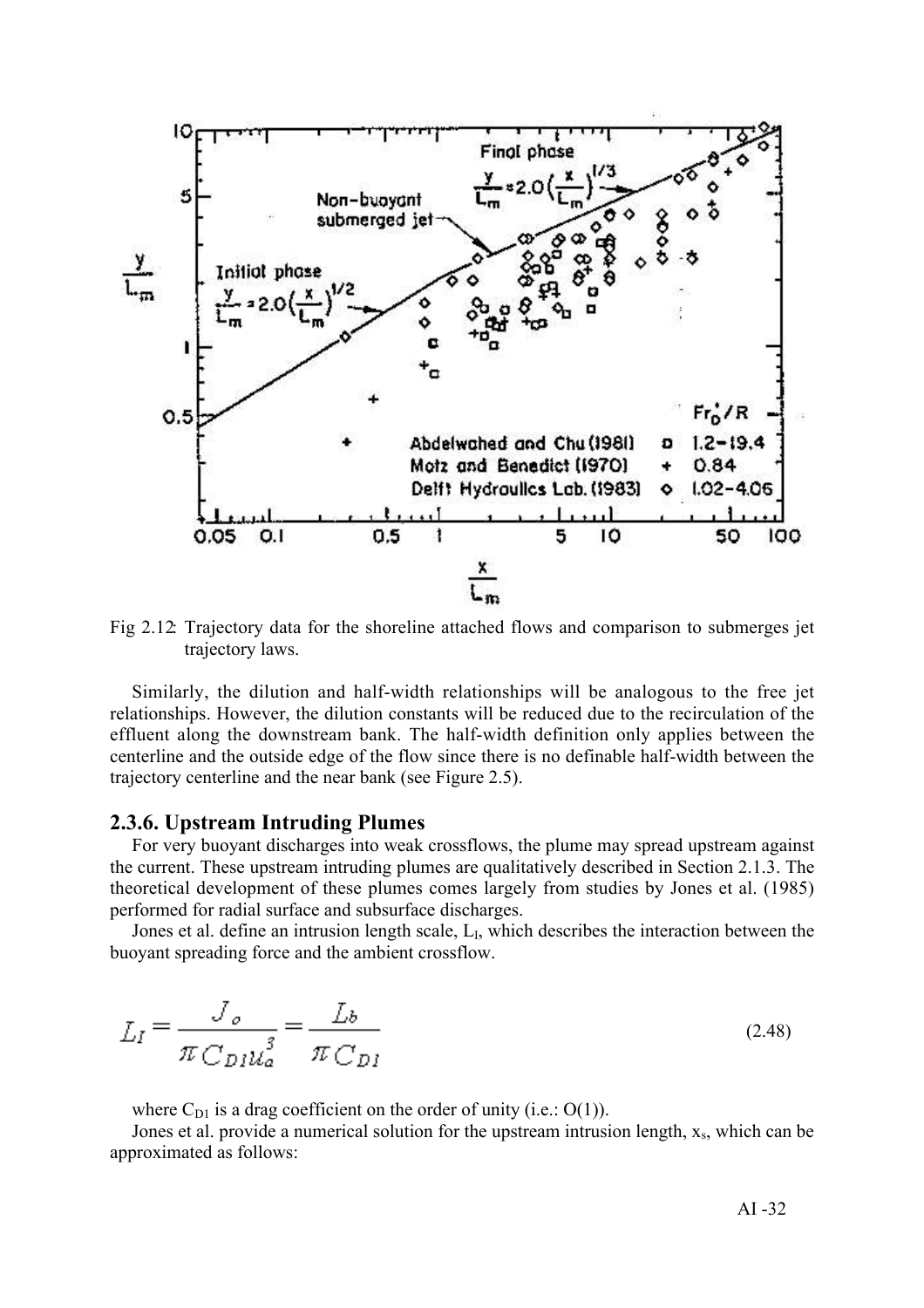$$
\frac{x_s}{L_I} = 3.77 \left(\frac{L_M}{L_I}\right)^{2/3} \qquad \text{for } \frac{L_M}{L_I} \ge 0.356 \tag{2.49}
$$

$$
\frac{x_s}{L_I} = 1.9 \qquad \qquad \text{for } \frac{L_M}{L_I} < 0.356 \tag{2.50}
$$

Jones et al. also developed a relationship for the bulk dilution at the end of the "intermediate region" which is approximately located at  $x_f = x_s$ . The relationship is approximated as:

$$
S_f = \frac{0.81}{\left(\pi C_{DI}\right)^{1/3}} L_M^{2/3} OVERL_{Q} L_b^{1/3}
$$
 (2.51)

Jones et al. give the typical depth of flow in the upstream intrusion region,  $h_s$ , as:

$$
h_s = \frac{C_{D2} u_a^2}{g'} \tag{2.52}
$$

where  $C_{D2} \approx 0.8$ . Since buoyancy flux is conserved,  $g' = g_0/S$ . Therefore, using the above definition of dilution and writing Eqn. 2.51 in terms of length scales,  $h_s$  is equivalent to:

$$
h_s = \left(\frac{0.405 \ C_{D2}}{(\pi C_{DI})^{1/3}}\right) \frac{L_M \ L_Q}{L_m}
$$
 (2.53)

The width of the plume  $b_h$  at the source is predicted as approximately 2.6 times the length of the upstream intrusion length. The width of the plume at the end of the near-field region is estimated as approximately 4.0xs.

$$
b_{h,x=0} = 2.6 \t x_s \t (2.54)
$$

$$
b_{hf} = 4.0 \t x_s \t (2.55)
$$

By continuity, the vertical depth of the plume at the end of this region can be computed as: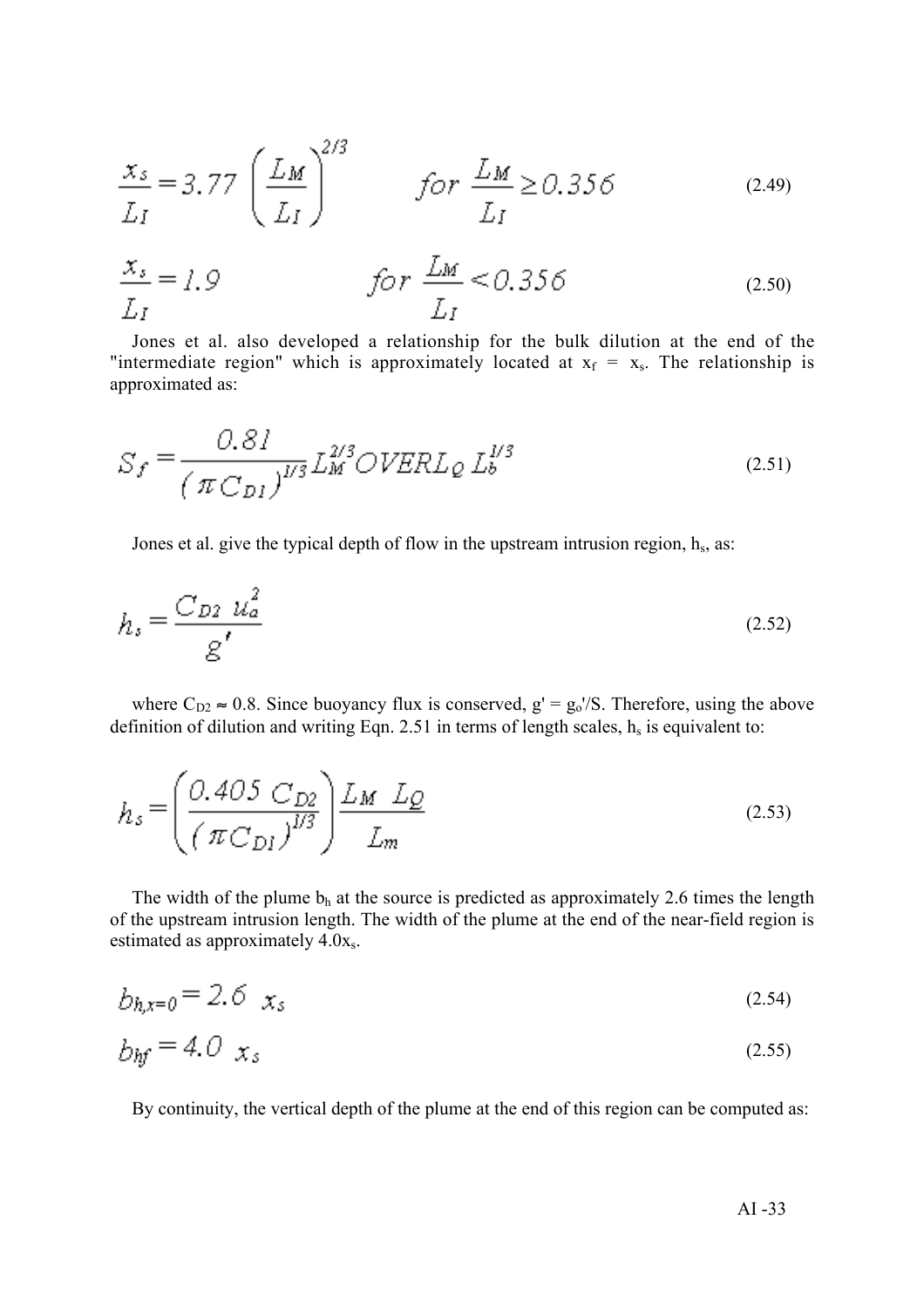$$
b_{wf} = \frac{S_f \ L_m \ L_Q}{b_{hf}}
$$
 (2.56)

If the depth at the discharge is shallow and the effluent is discharged with reasonably high momentum and buoyancy, the flow may be unstable and full vertical mixing may occur as shown in Figure 2.6b. Because of recirculation, dilutions are reduced. From dimensional analysis, the dilution of this flow pattern can be concluded to be in the following form:

$$
S = S_{13} \frac{H_D^{5/3}}{L_M^{2/3} L_Q}
$$
 (2.57)

where  $s_{13}$  must be determined experimentally..

Restratification will generally occur in this plume-like flow just downstream of the point of discharge. The point of restratification will be used for the end of this regime and the beginning of the far-field. Restratification of the flow occurs at a distance approximately H<sub>D</sub>downstream of the discharge (Doneker and Jirka, 1990), therefore  $x_f = H_D$ . The same halfwidth, depth, and upstream intrusion length as used for the stable case apply to this unstable regime.

### 2.4. Far-field Flow Regime Analysis

Two processes which occur in the far field are buoyant spreading followed by passive diffusion. buoyant spreading may or may not occur depending on the buoyancy and hydrodynamics of the flow, all discharges, if taken far enough downstream, are affected by ambient turbulence and therefore become passively diffused. The following two subsections (Sections 2.4.1 and 2.4.2) describe the theoretical development of these two processes; however, for more detail, the reader is referred to Akar and Jirka (1994a,b).

### 2.4.1. Buoyant Spreading Process

For strongly buoyant discharges, the far-field may exhibit strong lateral spreading and vertical thinning. This is similar to the buoyancy-driven spreading process described in Section 2.3.2.2 for the near-field. However, in the far-field there is no net lateral movement of the plume and the plume is advected downstream with the ambient current at a velocity ua.

The definition diagram and structure of a surface buoyant spreading process in unstratified crossflow is shown in Figure 2.13. The laterally spreading flow behaves like a density current and entrains ambient fluid in the "head region" of the current. The mixing rate is usually relatively small. Furthermore, the flow may interact with a nearby bank or shoreline. The flow depth may decrease during this phase. The analysis of this region is analogous to the arguments presented in Section 2.3.2.2 for buoyancy-induced spreading in the near-field.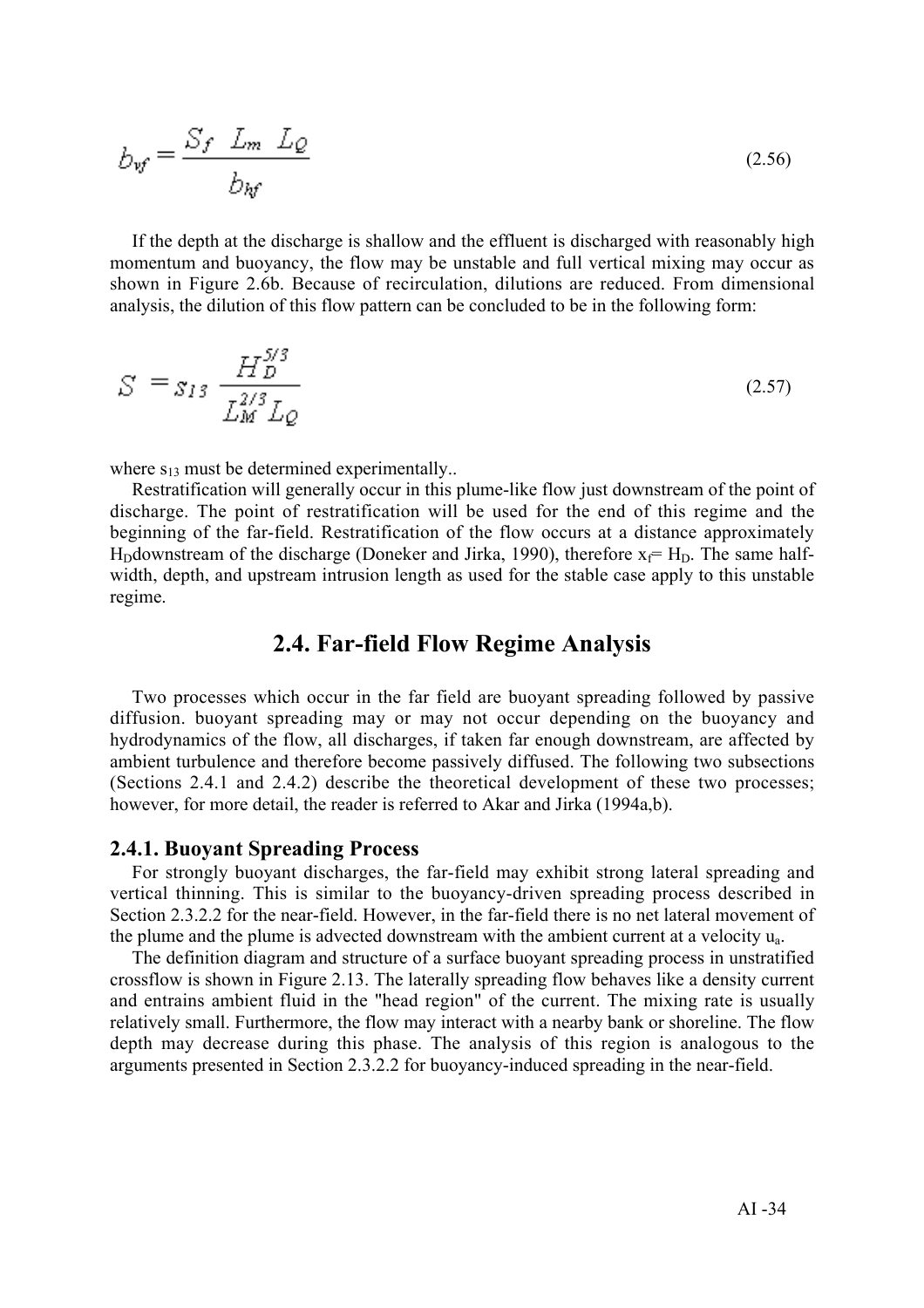

Fig 2.13: Bouyant surface spreading proces (from Doneker and Jirka, 1990)

The continuity equation for the density current is:

$$
u_a \frac{\partial b_v}{\partial x} + \frac{\partial (v b_v)}{\partial y} = w_e \tag{2.58}
$$

where  $w_e$  is the net velocity across the interface and  $v(x,y)$  is the local transverse velocity. Combining the equation for the spreading velocity  $v_B$  developed by Benjamin (Eqn.2.20) with Eqn. 2.58 and integrating laterally over the density current half-width gives:

$$
u_a \frac{d(b_h b_v)}{dx} = q_e(x) \tag{2.59}
$$

where  $q_e(x)$  is the localized head entrainment representative of the dominant mixing mechanism.

The localized head entrainment of the density current is parameterized as  $q_e(x) = \beta v_B b_v$ where ß is a constant with a range of 0.15 to 0.25 (Simpson and Bitter, 1979; Jirka and Arita, 1987).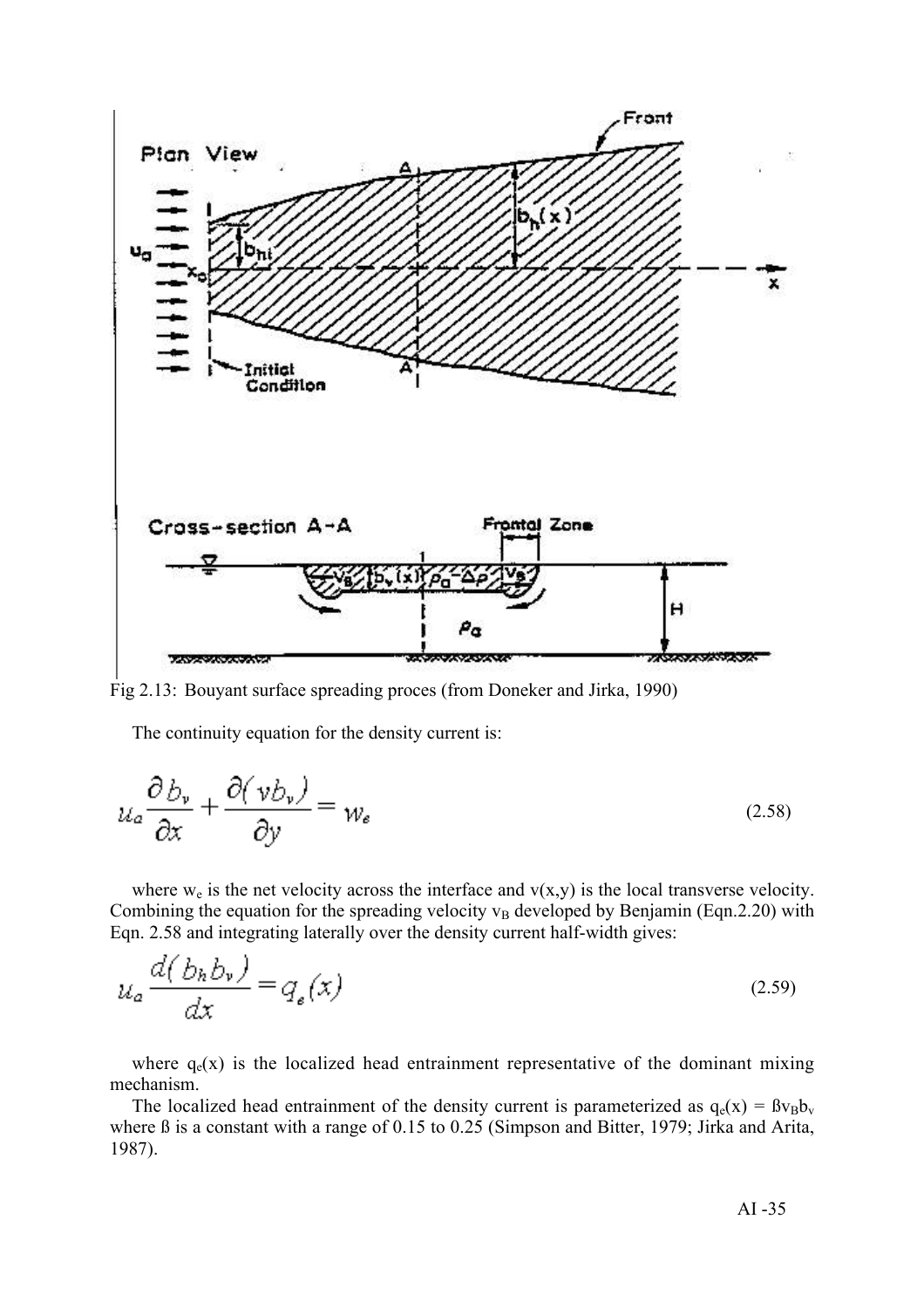The flow half-width  $b_h$  is obtained for any downstream distance x by using the boundary condition for the streamline ( $v_B = u_a db_b/dx$ ) and integrating Eqn. 2.58.

$$
b_h = \left[ b_{hi}^{3/2} + \frac{3}{2} \left( \frac{L_b}{2 C_D} \right)^{1/2} (x \ x_i) \right]^{2/3}
$$
 (2.60)

where  $x_i$  is the downstream distance at the beginning of the buoyant spreading region, and  $b_{hi}$ is the initial density current half-width.  $C<sub>D</sub>$  is the coefficient of drag for the head region of the flow and ranges from 0.5 to 2.0 (Doneker and Jirka, 1990). This 2/3 power law of flow spreading is in agreement with the previous work of Larsen and Sorensen (1968).

The vertical flow half-width  $b_v$  is given by integrating Eqn. 2.59 to obtain:

$$
b_{\nu} = b_{\nu i} \left(\frac{b_h}{b_{hi}}\right)^{\beta - 1}
$$
 (2.61)

Due to mixing in the head region, the local concentration C and local buoyancy g' gradually change with distance x. The bulk dilution S, given by  $C_0/C$ , is equivalent to the ratio  $g_0/g'$ . Since buoyancy flux is conserved, the identity  $u_a g' b_v b_h$  = constant may be combined with the initial conditions to obtain the following expression for dilution:

$$
S = S_i \left(\frac{b_h}{b_{hi}}\right)^{\beta} \tag{2.62}
$$

where  $S_i$  is the initial dilution.

#### 2.4.2. Passive Ambient Diffusion

The existing turbulence in the ambient environment becomes the dominating mixing mechanism at sufficiently large distances from the discharge point. In general, the passively diffusing flow is growing in width and in thickness (see Figure 2.14). Furthermore, it may interact with the channel bottom and/or banks.

The analysis of this region follows classical diffusion theory (e.g.: Fischer et al., 1979). The standard deviation  $\sigma_s$  of a diffusing plume in crossflow can be written in terms of the transverse turbulent diffusivity E:

$$
\sigma_s^2 = \frac{2 \, E_x}{u_a} \tag{2.63}
$$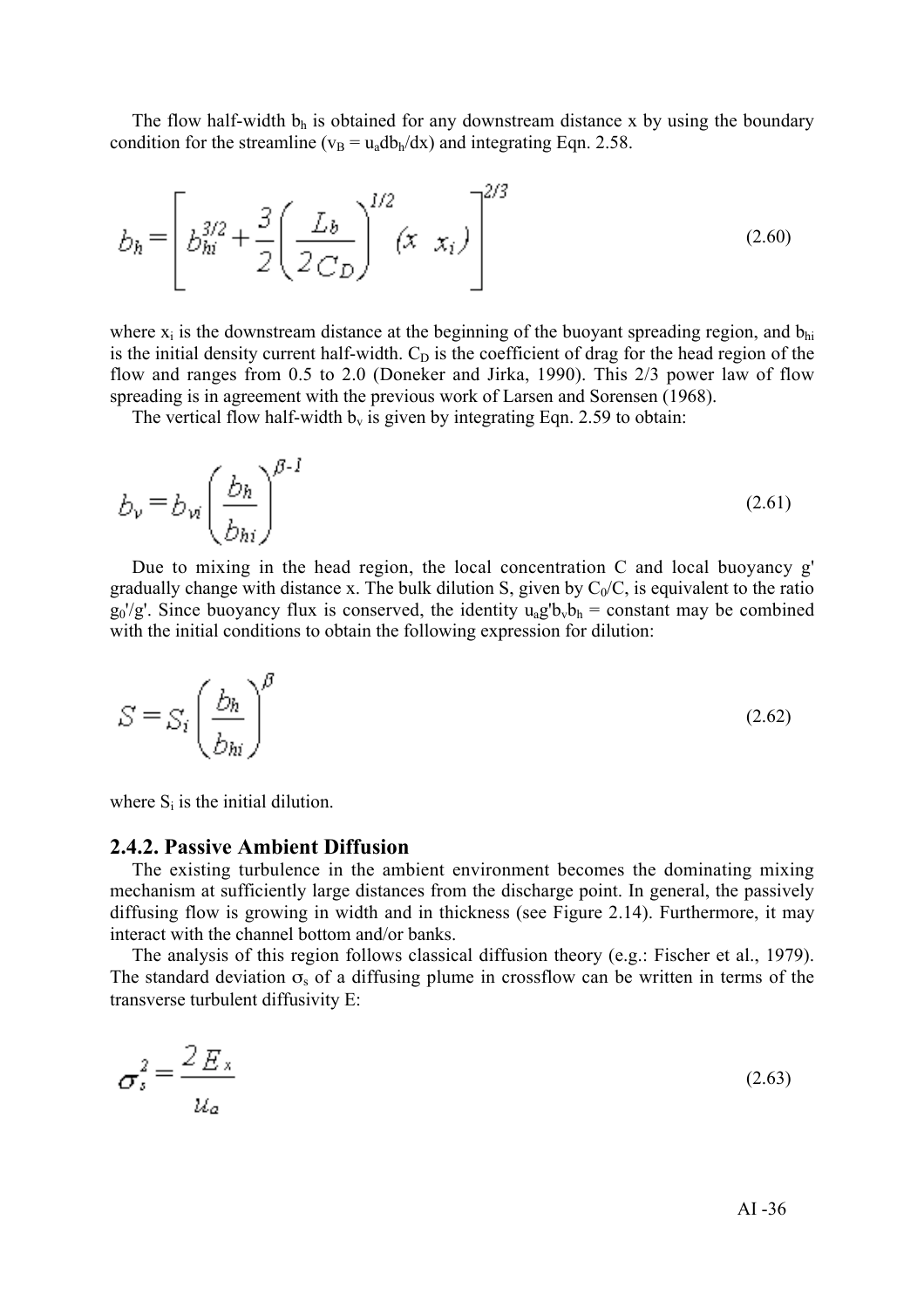in which x is the distance following the ambient flow with the point release located at  $x =$ 0. The coefficient of eddy diffusivity depends on the turbulence conditions in the environment and may be a function of distance x (or plume size  $\sigma_s$ ).



Fig 2.14: Passive ambient diffusion process (from Doneker and Jirka, 1990)

### *2.4.2.1. Diffusion in Bounded Channel Flow*

In open channel flow the eddy diffusivity can be related to the friction velocity u\* and the channel depth H

$$
E_z = 0.2u_*H
$$
 (2.64)

for vertical diffusivity, and

$$
E_y = 0.6 \, \mu \cdot H \tag{2.65}
$$

for horizontal diffusivity. The friction velocity is given by  $u_* = (f/8)^{1/2} u_a$  where f is the Darcy-Weisbach friction factor. Due to some anisotropy in a typical channel flow, the diffusivity in the horizontal transverse direction is usually larger than the diffusivity in the vertical direction. The coefficients included in Eqns. 2.64 and 2.65 are average values for reasonably uniform channels. The coefficients may be considerably larger (up to a factor of 2) for highly non-uniform cross-sections and/or strongly curved channels (see also Holley and Jirka, 1986).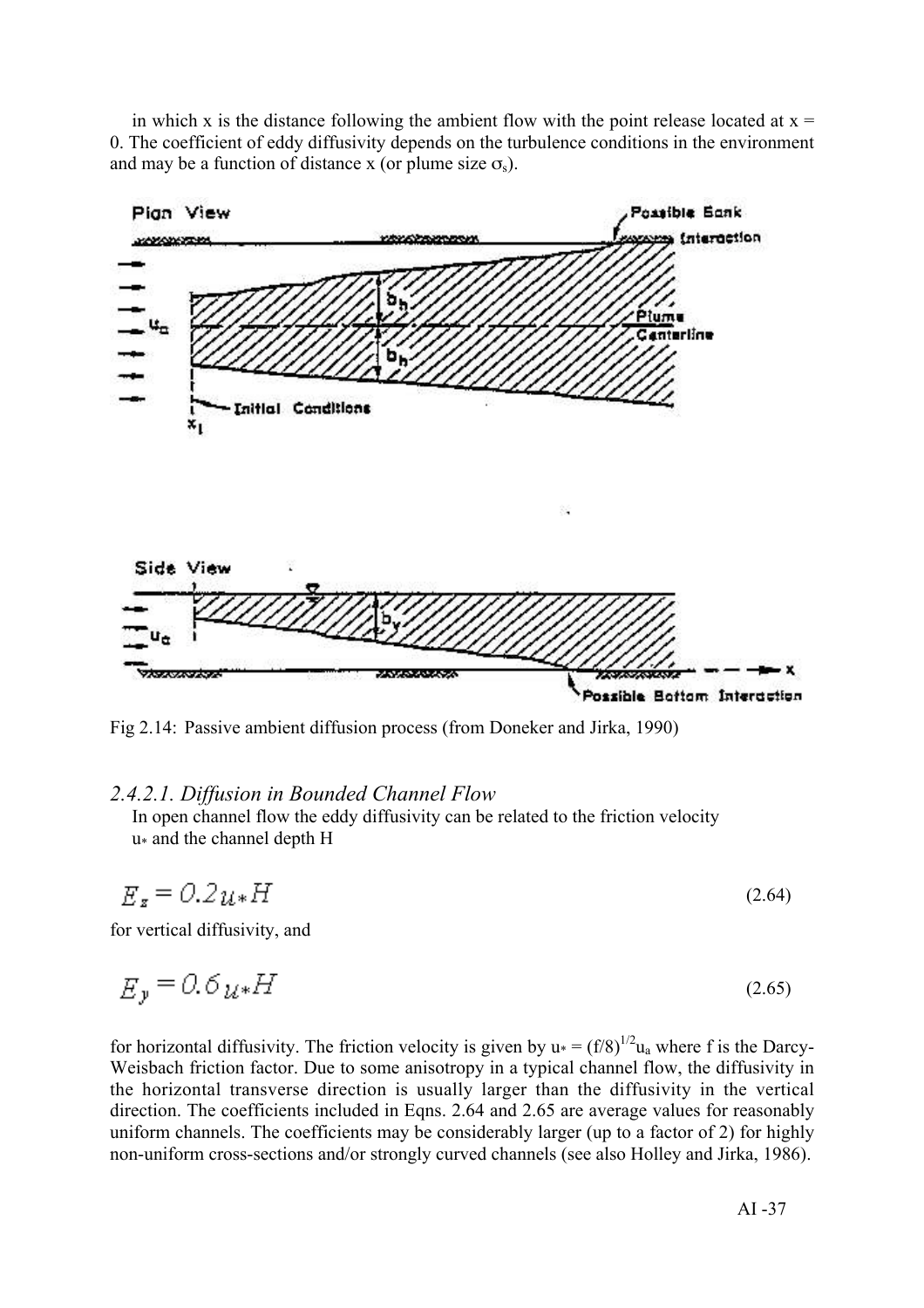Solution of Eqn. 2.63 with these diffusivities and with initial flow half-width conditions specified at  $x_i$  (see Figure 2.14) gives the vertical thickness  $b_v$  and half-width  $b_h$ , respectively:

$$
b_{\nu} = \left[ \frac{\pi E_z(x - x_i)}{u_a} + b_{\nu i}^2 \right]^{1/2}
$$
  
\n
$$
b_h = \left[ \frac{\pi E_y(x x_i)}{u_a} + b_{hi}^2 \right]^{1/2}
$$
 (2.67)

where  $x_i$ ,  $b_{vi}$ , and  $b_{hi}$  are the distance, half-width, and depth of the plume at the beginning of the passive diffusion region. The above definitions are related to the vertical and horizontal standard deviations by a factor of  $(\pi/2)^{1/2}$ :  $b_v = (\pi/2)^{1/2} \pi_{sv}$  and  $b_h = (\pi/2)^{1/2} \tilde{A}_{sh}$ , assuming an equivalent top-hat plume with same centerline concentration and pollutant mass flux.

Applying the continuity equation  $2u_a b_v b_h \approx SQ_0$  yields the dilution:

$$
S = \frac{2b_v b_h}{L_m L_Q} \tag{2.68}
$$

Beyond the distance at which the flow becomes fully mixed ( $b<sub>v</sub> = H$ ), the dilution expression is:

$$
S = \frac{2 H b_h}{L_m L_Q} \tag{2.69}
$$

### *2.4.2.2. Horizontal Diffusion in Unbounded Channel Flow*

Many environmental flows without any significant limitation on the transverse dimension (coastal water, large lakes, etc.) exhibit an accelerating turbulent diffusive growth pattern. The horizontal diffusivity is often specified by the so called "4/3 law" (see Fischer et al., 1979):

$$
E_y = \alpha \left( \frac{3}{5} \sigma_{sh} \right)^{4/3} \tag{2.70}
$$

in which  $\pm$  is a coefficient equal to 0.01 cm<sup>2/3</sup>/s (appropriate for small plume sizes) and E<sub>y</sub> is in units of  $[cm^2/s]$  and  $\tilde{A}_{sh}$  in [cm]. Integration of the applicable diffusion equation with this variable  $E_y$  yields a solution for plume growth (Brooks, 1960, and Fischer et al., 1979):